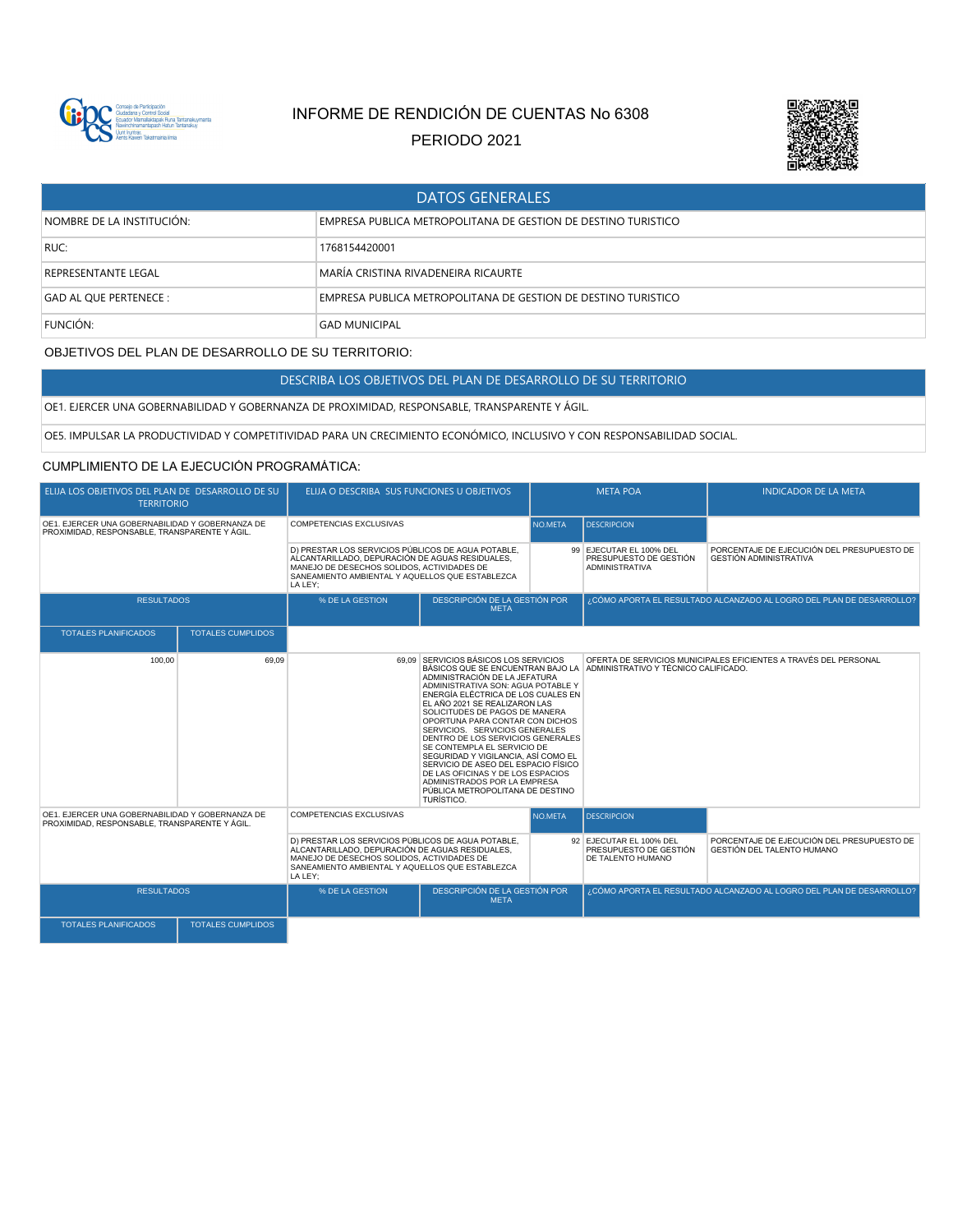| 100.00                                                                                                                       | 91.00                    | JEFATURA DE TALENTO HUMANO<br>91.00<br>MEDIANTE LA VERIFICACIÓN DE LA<br>CÉDULA PRESUPUESTARIA<br>CORRESPONDIENTE DEL AÑO 2021, SE<br>VERIFICÓ QUE LA JEFATURA DE<br>TALENTO HUMANO HA EJECUTADO UN<br>91% DE UN 100% DE LOS OBJETIVOS<br>PARA EL AÑO 2021:<br>· ALCANZAR EL DESARROLLO<br>PROFESIONAL. TÉCNICO Y PERSONAL<br>DE LOS SERVIDORES, FUNCIONARIOS Y<br>TRABAJADORES CON LA FINALIDAD DE<br>ALCANZAR UN TRABAJO EFICIENTE.<br>EFICAZ Y DE CALIDAD. A TRAVÉS DE UNA<br>APROPIADA ADMINISTRACIÓN DEL<br>TALENTO HUMANO, QUE FOMENTE UN<br>AMBIENTE ÉTICO DESARROLLANDO EL<br>PROFESIONALISMO Y FORTALECIENDO<br>LA TRANSPARENCIA EN LAS PRÁCTICAS<br>DIARIAS.<br><b>COMPETENCIAS / FUNCIONES</b><br>NO.META                                                                                  |                                              | OFERTA DE SERVICIOS MUNICIPALES EFICIENTES A TRAVÉS DEL PERSONAL<br>ADMINISTRATIVO Y TÉCNICO CALIFICADO.    |                                                                                               |  |
|------------------------------------------------------------------------------------------------------------------------------|--------------------------|-------------------------------------------------------------------------------------------------------------------------------------------------------------------------------------------------------------------------------------------------------------------------------------------------------------------------------------------------------------------------------------------------------------------------------------------------------------------------------------------------------------------------------------------------------------------------------------------------------------------------------------------------------------------------------------------------------------------------------------------------------------------------------------------------------|----------------------------------------------|-------------------------------------------------------------------------------------------------------------|-----------------------------------------------------------------------------------------------|--|
| OE5. IMPULSAR LA PRODUCTIVIDAD Y COMPETITIVIDAD PARA<br>UN CRECIMIENTO ECONÓMICO, INCLUSIVO Y CON<br>RESPONSABILIDAD SOCIAL. |                          |                                                                                                                                                                                                                                                                                                                                                                                                                                                                                                                                                                                                                                                                                                                                                                                                       |                                              | <b>DESCRIPCION</b>                                                                                          |                                                                                               |  |
|                                                                                                                              |                          | FOMENTO DE LA SEGURIDAD ALIMENTARIA: EJECUCIÓN<br>COORDINADA Y COMPARTIDA DEL EJERCICIO DEL FOMENTO<br>DE LAS ACTIVIDADES PRODUCTIVAS Y AGROPECUARIAS<br>REGIONALES Y PARROQUIALES. DEFINIR ESTRATEGIAS<br>PARTICIPATIVAS, FORTALECIMIENTO DE CADENAS<br>PRODUCTIVAS. GENERACIÓN Y DEMOCRATIZACIÓN DE LOS<br>SERVICIOS TÉCNICOS Y FINANCIEROS TRANSFERENCIA DE<br>TECNOLOGÍA, DESARROLLO DEL CONOCIMIENTO Y<br>PRESERVACIÓN DE SABERES ANCESTRALES ORIENTADOS A<br>LA PRODUCCIÓN, PROMOVER INVESTIGACIÓN CIENTÍFICA Y<br>TECNOLÓGICA. GENERACIÓN DE REDES DE<br>COMERCIALIZACIÓN, GESTIÓN DEL TURISMO, EN ESE<br>ÁMBITO PODRÁN HACER USO SOCIAL Y PRODUCTIVO DE LOS<br>RECURSOS CULTURALES DE SU TERRITORIO. A EFECTOS DE<br>CUMPLIR SU COMPETENCIA DE TURISMO EN EL MARCO DEL<br>FOMENTO PRODUCTIVO. |                                              | 125 INCREMENTAR EN 2<br>26 PRODUCTOS TURÍSTICOS<br>PARA EL 2021 EN ZONAS<br>RURALES Y/O URBANAS DEL<br>DMQ. | NÚMERO DE PRODUCTOS TURÍSTICOS EN ZONAS<br>PRODUCTOS HASTA LLEGAR A RURALES / URBANAS DEL DMQ |  |
| <b>RESULTADOS</b>                                                                                                            |                          | % DE LA GESTION                                                                                                                                                                                                                                                                                                                                                                                                                                                                                                                                                                                                                                                                                                                                                                                       | DESCRIPCIÓN DE LA GESTIÓN POR<br><b>META</b> | ¿CÓMO APORTA EL RESULTADO ALCANZADO AL LOGRO DEL PLAN DE DESARROLLO?                                        |                                                                                               |  |
| <b>TOTALES PLANIFICADOS</b>                                                                                                  | <b>TOTALES CUMPLIDOS</b> |                                                                                                                                                                                                                                                                                                                                                                                                                                                                                                                                                                                                                                                                                                                                                                                                       |                                              |                                                                                                             |                                                                                               |  |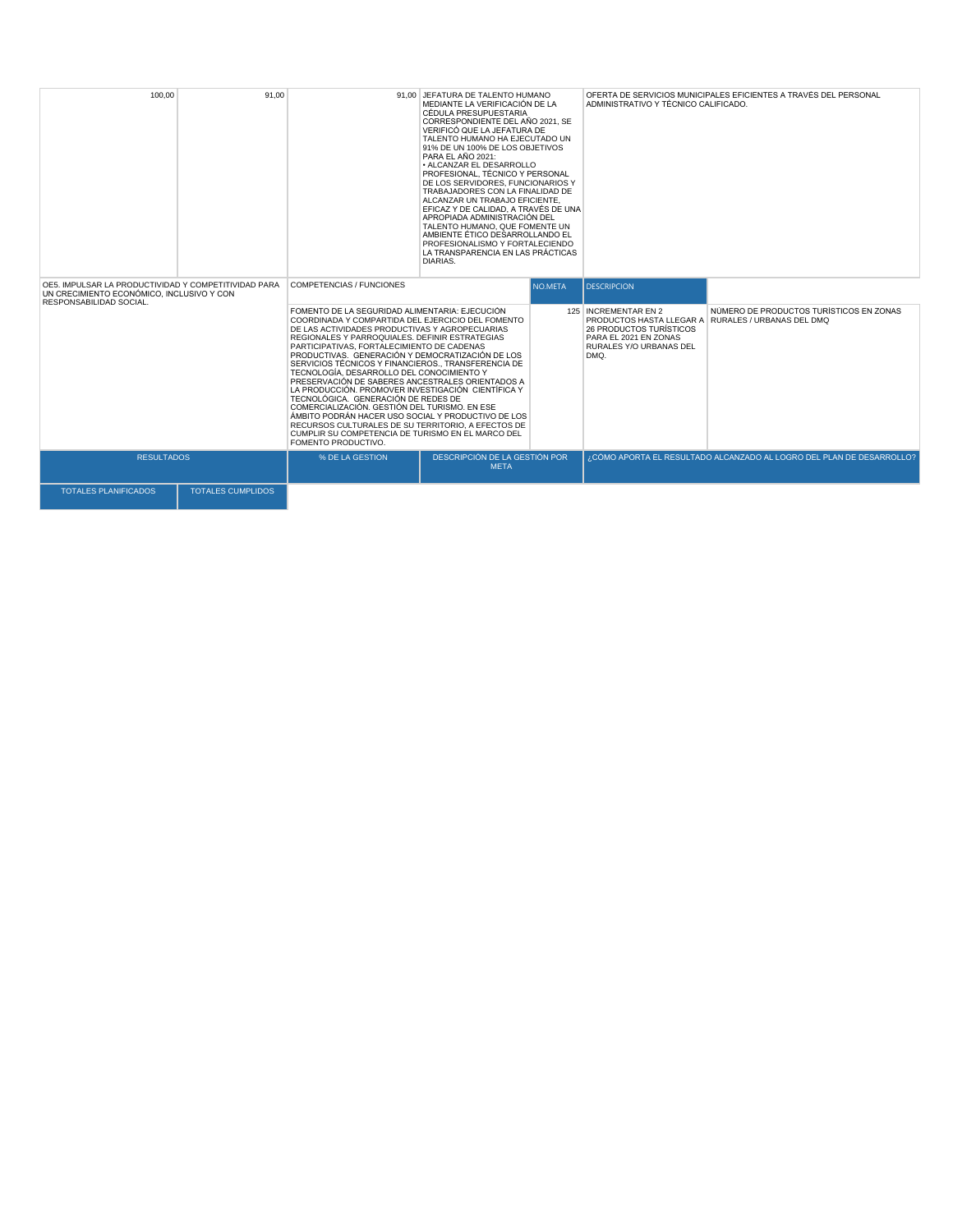| 2,00 | 2,00 | 100,00 AVANCE META 1. SISTEMA MI CIUDAD<br>LOS 2 PRODUCTOS PROGRAMADOS                                          | IMPULSAR LAS OPORTUNIDADES DE DESARROLLO EN BARRIOS Y CENTRALIDADES<br>URBANAS Y RURALES CON POTENCIAL TURÍSTICO DEL DMQ, GESTIONANDO EL                     |
|------|------|-----------------------------------------------------------------------------------------------------------------|--------------------------------------------------------------------------------------------------------------------------------------------------------------|
|      |      | PARA EL CUMPLIMIENTO DE LA META<br>SON EL CERRO LA LUZ Y SAN<br>FRANCISCO DE CRUZ LOMA, MISMOS                  | DISEÑO Y DESARROLLO DE PRODUCTOS DE CALIDAD TURÍSTICA EN TODA LA CADENA<br>DE VALOR, Y ASÍ GARANTIZAR LA EXPERIENCIA POSITIVA DEL VISITANTE NO<br>RESIDENTE. |
|      |      | QUE REGISTRAN EL SIGUIENTE AVANCE:<br>• CERRO LA LUZ.- SE HA REALIZÓ UNA<br>EVALUACIÓN TÉCNICA TURÍSTICA EN LA  |                                                                                                                                                              |
|      |      | CUAL SE DETERMINÓ LAS ACTIVIDADES<br>DE RECREACIÓN A DESARROLLAR Y LAS                                          |                                                                                                                                                              |
|      |      | FACILIDADES TURÍSTICAS Y SEÑALÉTICA<br>A SER IMPLEMENTADAS. CON BASE EN<br>ESTA EVALUACIÓN SE DISEÑÓ            |                                                                                                                                                              |
|      |      | FACILIDADES Y SEÑALÉTICA ACORDE A<br>LAS NECESIDADES IDENTIFICADAS. EL                                          |                                                                                                                                                              |
|      |      | 07 DE NOVIEMBRE DEL 2021 SE<br>INAUGURÓ EL CERRO LA LUZ CON<br>FACILIDADES TURÍSTICAS COMO:                     |                                                                                                                                                              |
|      |      | PÉRGOLAS, PASAMANOS, BANCAS,<br>MESAS DE PICNIC, SEÑALES DE                                                     |                                                                                                                                                              |
|      |      | APROXIMACIÓN Y DIRECCIONAMIENTO.<br>EN EL CERRO SE INCLUYÓ UN PILOTAJE                                          |                                                                                                                                                              |
|      |      | DE RUTA TURÍSTICA QUE SERA<br>OPERADA EN EL 2022, ACCIÓN QUE<br>FORMA PARTE DEL DISEÑO DE                       |                                                                                                                                                              |
|      |      | PRODUCTOS TURÍSTICOS. • SAN<br>FRANCISCO DE CRUZ LOMA. - SE<br>REALIZÓ UNA CAPACITACIÓN SOBRE                   |                                                                                                                                                              |
|      |      | ANFITRIÓN TURÍSTICO A MIEMBROS DE<br>LA COMUNIDAD Y UNA EVALUACIÓN                                              |                                                                                                                                                              |
|      |      | TÉCNICA TURÍSTICA. LA COMUNIDAD SE<br>ENCUENTRA REALIZANDO MEJORAS<br>PARA PODER CONTINUAR CON LA HOJA          |                                                                                                                                                              |
|      |      | DE RUTA ESTABLECIDA EN LA FASE DE<br>EVALUACIÓN. LA COMUNIDAD HA SIDO                                           |                                                                                                                                                              |
|      |      | INCLUIDA EN UN PILOTAJE DE RUTA<br>TURÍSTICA QUE SERÁ OPERADA EN EL<br>2022, ACCIÓN QUE FORMA PARTE DEL         |                                                                                                                                                              |
|      |      | DISEÑO DE PRODUCTOS TURÍSTICOS.<br>SISTEMA DE INDICADORES DE                                                    |                                                                                                                                                              |
|      |      | ACUERDO CON DATOS DE LA EMPRESA<br>PÚBLICA METROPOLITANA DE GESTIÓN<br>DE DESTINO TURÍSTICO - QUITO             |                                                                                                                                                              |
|      |      | TURISMO, RELACIONADOS A LA<br>LLEGADA DE TURISTAS. SE TIENE:                                                    |                                                                                                                                                              |
|      |      | DATOS DE LLEGADAS DE ENERO A<br>DICIEMBRE 2019: 684,390 VISITANTES NO<br>RESIDENTES. DATOS DE LLEGADAS DE       |                                                                                                                                                              |
|      |      | ENERO A DICIEMBRE 2020: 190.417<br>VISITANTES NO RESIDENTES TOTAL                                               |                                                                                                                                                              |
|      |      | LLEGADAS INTERNACIONALES ENTRE<br>ENERO - DICIEMBRE 2021: 280.996 · EN<br>EL MES DE DICIEMBRE 2021 HUBO UN      |                                                                                                                                                              |
|      |      | +132% RESPECTO AL MISMO MES EN<br>2020. • EN EL PERIODO ENERO -<br>DICIEMBRE 2021 HUBO UN +47,6%                |                                                                                                                                                              |
|      |      | (ACUMULADO) RESPECTO AL MISMO<br>PERIODO ACUMULADO EN 2020.                                                     |                                                                                                                                                              |
|      |      | +47,6% VARIACIÓN ENERO - DICIEMBRE<br>(2020-2021) ** -59% VARIACIÓN ENERO -<br>DICIEMBRE (2019-2021) DESARROLLO |                                                                                                                                                              |
|      |      | GESTIÓN TURÍSTICA ORGANIZACIÓN DE<br>EVENTOS: 3 EVENTOS REALIZADOS                                              |                                                                                                                                                              |
|      |      | (VIDEO DE CARNAVAL, SEMANA SANTA Y<br>FESTIVAL MÁS ALLÁ DE LA VIDA). DESDE<br>LA DIRECCIÓN DE DESARROLLO, SE HA |                                                                                                                                                              |
|      |      | EJECUTADO 39 RUTAS TURÍSTICAS POR<br>LAS CUALES SE HA GENERADO UN<br>INGRESO DE USD 3.992.00 EN EL AÑO          |                                                                                                                                                              |
|      |      | 2021. PROYECTOS TURISTICOS<br>IMPLEMENTACIÓN DE FACILIDADES                                                     |                                                                                                                                                              |
|      |      | TURÍSTICAS: 113 SEÑALÉTICAS<br>INSTALADAS, 32 FACILIDADES<br>TURISTICAS Y 570 M. DE PASAMANOS EN                |                                                                                                                                                              |
|      |      | EL DMQ. GASTOS COMUNES DE<br>DESARROLLO OPERACIÓN TURÍSTICA -<br>SE EJECUTARON 43 RUTAS TURÍSTICAS.             |                                                                                                                                                              |
|      |      | 824 CIUDADANOS BENEFICIADOS<br>DIRECTAMENTE, 196 BENEFICIARIOS                                                  |                                                                                                                                                              |
|      |      | INDIRECTOS. MANTENIMIENTO<br>SEÑALIZACIÓN TURÍSTICA: 4 PANELES<br>INTERPRETATIVOS EN LOS MIRADORES              |                                                                                                                                                              |
|      |      | DEL PANECILLO, SAN JUAN Y GUÁPULO.<br>ELABORACIÓN Y DIFUSIÓN DE                                                 |                                                                                                                                                              |
|      |      | CONTENIDOS INFORMATIVOS,<br>ATRACTIVOS Y EXPERIENCIAS<br>TURÍSTICAS EN LA CIUDAD. CALIDAD                       |                                                                                                                                                              |
|      |      | CAPACITACIÓN · EVENTOS VIRTUALES Y<br>PRESENCIALES DIRIGIDOS AL SECTOR<br>TURÍSTICO DEL DMQ: 20 EVENTOS         |                                                                                                                                                              |
|      |      | VIRTUALES Y 24 EVENTOS<br>PRESENCIALES DE CAPACITACIÓN                                                          |                                                                                                                                                              |
|      |      | PLANIFICADOS PARA EL 2021. •<br>TALLERES TÉCNICOS DE AUDITORIA<br>DISTINTIVO Q: 6 EVENTOS VIRTUALES, 5          |                                                                                                                                                              |
|      |      | EVENTOS PRESENCIALES DE<br>CAPACITACIÓN EN EL 2021. • CHARLAS                                                   |                                                                                                                                                              |
|      |      | AUTOGESTIÓN: 30 CHARLAS DE<br>AUTOGESTIÓN EN EL 2021. DISTINTIVO<br>Q · ESTABLECIMIENTOS CON                    |                                                                                                                                                              |
|      |      | RECONOCIMIENTO: 297<br>ESTABLECIMIENTOS, ESTE AÑO SE<br>INCORPORARON: 80 NUEVOS                                 |                                                                                                                                                              |
|      |      | ESTABLECIMIENTOS DE LOS 50<br>PLANIFICADOS, DISTRIBUIDOS EN: 61                                                 |                                                                                                                                                              |
|      |      | A&B 04 HUECAS PATRIMONIALES; 05<br>ALOJAMIENTOS; 08 AGENCIAS DE<br>SERVICIOS TURÍSTICOS (OPERADORES             |                                                                                                                                                              |
|      |      | Y DUALES). . EVENTO ENTREGA AL<br>RECONOCIMIENTO A LA CALIDAD                                                   |                                                                                                                                                              |
|      |      | TURÍSTICA DISTINTIVO Q: 200<br>ASISTENTES APROXIMADAMENTE. •<br>EVENTO WORKSHOP - RUEDA DE                      |                                                                                                                                                              |
|      |      | NEGOCIOS EN LA FERIA DESTINATION                                                                                |                                                                                                                                                              |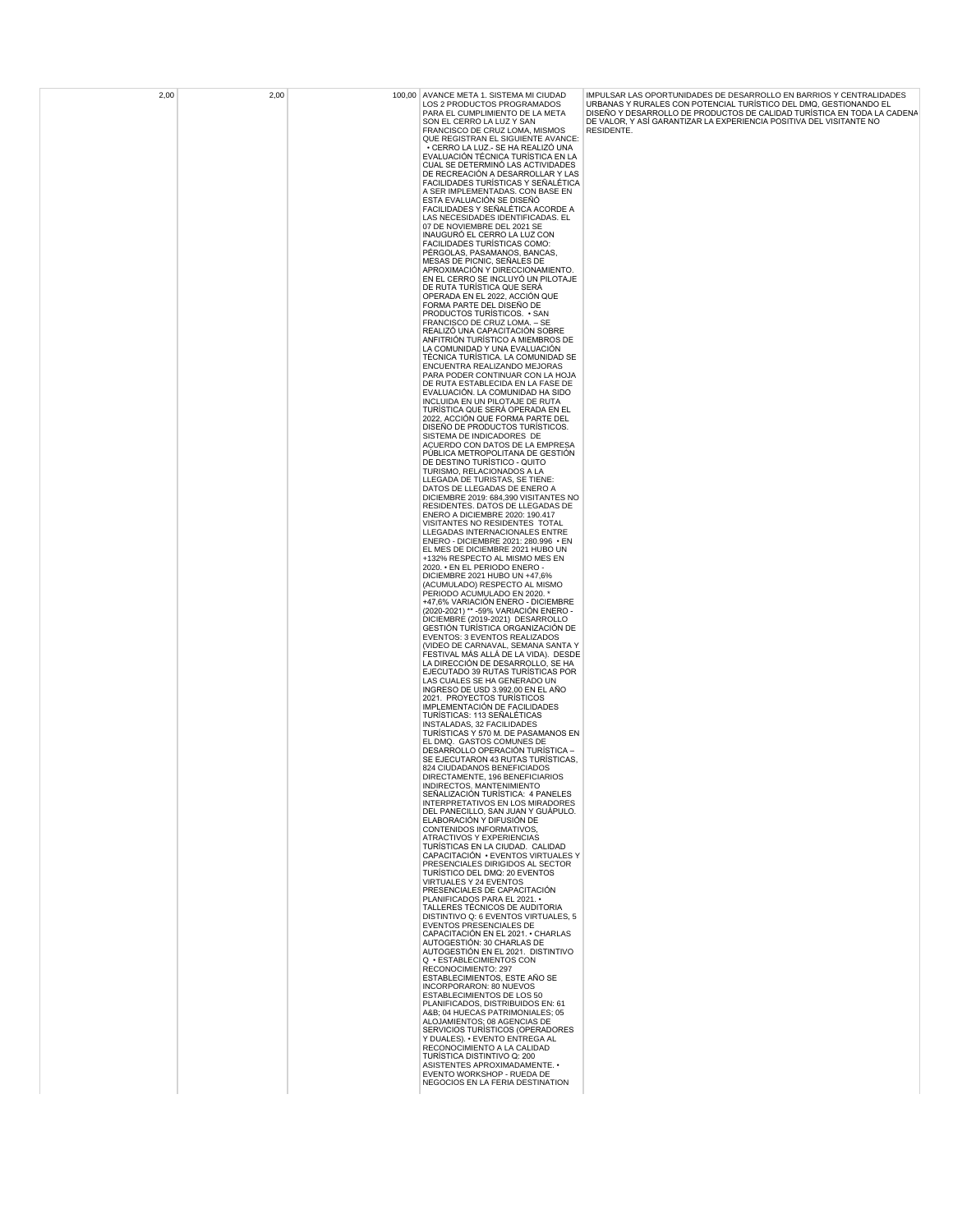|                                                                                                  |                          |                                                                                                                                                                                                                                                                                                                                                                                                                                                                                                                                                                                                                                                                                                                                                                                                       | QUITO 2021: 1.100 VISITANTES<br>APROXIMADAMENTE POR LOS DOS DÍAS<br>DEL EVENTO. REGULACIÓN ·<br>INSPECCIONES DE REGULACIÓN: 6.120<br>EN EL 2021. • VERIFICACIONES POR<br>PROTOCOLOS DE BIOSEGURIDAD: 1.424.<br>• OPERATIVOS DE CONTROL: 36. •<br>CATASTRO: 4.880 ESTABLECIMIENTOS<br>TURÍSTICOS A LA ACTUALIDAD. •<br>MANTENIMIENTO ANUAL ARGIS:1<br>MANTENIMIENTO CON UN VALOR DE<br>\$573.80. • DATOS MÓVILES PARA<br>INSPECCIONES: 12 CHIPS CON UN<br>VALOR DE \$1.500. • BLOCK INFORMES DE<br>VERIFICACIÓN: 328 BLOCKS CON 53.400<br>IMPRESIONES - \$3,762.                                                                                                                                                                                                                                                                                                          |         |                                                                                            |                                                                                                                                                                                                                                                                                                                                                              |  |
|--------------------------------------------------------------------------------------------------|--------------------------|-------------------------------------------------------------------------------------------------------------------------------------------------------------------------------------------------------------------------------------------------------------------------------------------------------------------------------------------------------------------------------------------------------------------------------------------------------------------------------------------------------------------------------------------------------------------------------------------------------------------------------------------------------------------------------------------------------------------------------------------------------------------------------------------------------|--------------------------------------------------------------------------------------------------------------------------------------------------------------------------------------------------------------------------------------------------------------------------------------------------------------------------------------------------------------------------------------------------------------------------------------------------------------------------------------------------------------------------------------------------------------------------------------------------------------------------------------------------------------------------------------------------------------------------------------------------------------------------------------------------------------------------------------------------------------------------|---------|--------------------------------------------------------------------------------------------|--------------------------------------------------------------------------------------------------------------------------------------------------------------------------------------------------------------------------------------------------------------------------------------------------------------------------------------------------------------|--|
| OE1. EJERCER UNA GOBERNABILIDAD Y GOBERNANZA DE<br>PROXIMIDAD, RESPONSABLE, TRANSPARENTE Y ÁGIL. |                          | COMPETENCIAS / FUNCIONES                                                                                                                                                                                                                                                                                                                                                                                                                                                                                                                                                                                                                                                                                                                                                                              |                                                                                                                                                                                                                                                                                                                                                                                                                                                                                                                                                                                                                                                                                                                                                                                                                                                                          | NO.META | <b>DESCRIPCION</b>                                                                         |                                                                                                                                                                                                                                                                                                                                                              |  |
|                                                                                                  |                          | FOMENTO DE LA SEGURIDAD ALIMENTARIA: EJECUCIÓN<br>COORDINADA Y COMPARTIDA DEL EJERCICIO DEL FOMENTO<br>DE LAS ACTIVIDADES PRODUCTIVAS Y AGROPECUARIAS<br>REGIONALES Y PARROQUIALES. DEFINIR ESTRATEGIAS<br>PARTICIPATIVAS, FORTALECIMIENTO DE CADENAS<br>PRODUCTIVAS. GENERACIÓN Y DEMOCRATIZACIÓN DE LOS<br>SERVICIOS TÉCNICOS Y FINANCIEROS TRANSFERENCIA DE<br>TECNOLOGÍA, DESARROLLO DEL CONOCIMIENTO Y<br>PRESERVACIÓN DE SABERES ANCESTRALES ORIENTADOS A<br>LA PRODUCCIÓN. PROMOVER INVESTIGACIÓN CIENTÍFICA Y<br>TECNOLÓGICA. GENERACIÓN DE REDES DE<br>COMERCIALIZACIÓN. GESTIÓN DEL TURISMO. EN ESE<br>ÁMBITO PODRÁN HACER USO SOCIAL Y PRODUCTIVO DE LOS<br>RECURSOS CULTURALES DE SU TERRITORIO, A EFECTOS DE<br>CUMPLIR SU COMPETENCIA DE TURISMO EN EL MARCO DEL<br>FOMENTO PRODUCTIVO. |                                                                                                                                                                                                                                                                                                                                                                                                                                                                                                                                                                                                                                                                                                                                                                                                                                                                          |         | 126 MANTENER EN 8 DE LOS<br>PRINCIPALES MERCADOS<br>INTERNACIONALES LA IMAGEN<br>DE CIUDAD | IMAGEN TURÍSTICA DE LA CIUDAD EN PRINCIPALES<br><b>MERCADOS EMISORES</b>                                                                                                                                                                                                                                                                                     |  |
| <b>RESULTADOS</b>                                                                                |                          | % DE LA GESTION                                                                                                                                                                                                                                                                                                                                                                                                                                                                                                                                                                                                                                                                                                                                                                                       | DESCRIPCIÓN DE LA GESTIÓN POR<br><b>META</b>                                                                                                                                                                                                                                                                                                                                                                                                                                                                                                                                                                                                                                                                                                                                                                                                                             |         | ¿CÓMO APORTA EL RESULTADO ALCANZADO AL LOGRO DEL PLAN DE DESARROLLO?                       |                                                                                                                                                                                                                                                                                                                                                              |  |
| <b>TOTALES PLANIFICADOS</b>                                                                      | <b>TOTALES CUMPLIDOS</b> |                                                                                                                                                                                                                                                                                                                                                                                                                                                                                                                                                                                                                                                                                                                                                                                                       |                                                                                                                                                                                                                                                                                                                                                                                                                                                                                                                                                                                                                                                                                                                                                                                                                                                                          |         |                                                                                            |                                                                                                                                                                                                                                                                                                                                                              |  |
| 8,00                                                                                             | 8,00                     |                                                                                                                                                                                                                                                                                                                                                                                                                                                                                                                                                                                                                                                                                                                                                                                                       | 100.00 • SE HA MANTENIDO LA ESTRATEGIA DE<br>PROMOCIÓN DE LA CIUDAD A TRAVÉS<br>DE CAMPAÑAS PROMOCIONALES CON<br>TRAVEL PULSE, DIRIGIDA A LOS<br>MERCADOS DE CANADÁ Y ESTADOS<br>UNIDOS. MEDIANTE LA CUAL SE HA<br>OBTENIDO: 112.149 IMPRESIONES Y 503<br>LECTURAS A TRAVÉS DE UN<br>NEWSLETTER ENVIADO A LA BASE DE<br>DATOS DE TRAVEL PULSE, UN E-MAIL<br>MARKETING DIRIGIDO A 82.520<br>CONTACTO CON LA PRESENTACIÓN DEL<br>VIDEO YOUR STORY BEGINS IN QUITO<br>EN LA PLATAFORMA DE TRAVEL PULSE.<br>QUE OBTUVO 8.019 VISTAS, CAMPAÑA<br>PROMOCIONAL CON TOUR RADAR PARA<br>MERCADOS CANADÁ Y ESTADOS<br>UNIDOS, SE GENERÓ UN TOTAL DE<br>313,800 IMPRESIONES, 12,000 VISITAS A<br>LANDING INFORMATIVO DE DESTINO,<br>\$32.855 TOTAL DE VENTAS DE<br>PAQUETES TURÍSTICOS A LA CIUDAD, EN<br>DONDE SE INCLUYE LA OFERTA DEL<br>CENTRO HISTÓRICO Y EL RESTO DEL<br>DMO. |         |                                                                                            | GESTIONAR EL POSICIONAMIENTO Y LA PROMOCIÓN DEL DESTINO QUITO COMO<br>LUGAR IDEAL PARA VACACIONES Y DESARROLLO DE EVENTOS. A NIVEL NACIONAL E<br>INTERNACIONAL, A TRAVÉS DEL TRABAJO EN CONJUNTO CON LA INDUSTRIA<br>TURÍSTICA LOCAL Y LA IMPLEMENTACIÓN DE ESTRATEGIAS COMUNICACIONALES<br>CONSTANTES Y SOSTENIDAS EN EL TIEMPO Y EN MERCADOS PRIORITARIOS. |  |
| Total                                                                                            |                          | 90.02%                                                                                                                                                                                                                                                                                                                                                                                                                                                                                                                                                                                                                                                                                                                                                                                                |                                                                                                                                                                                                                                                                                                                                                                                                                                                                                                                                                                                                                                                                                                                                                                                                                                                                          |         |                                                                                            |                                                                                                                                                                                                                                                                                                                                                              |  |

PLAN DE DESARROLLO: REPORTE EL AVANCE RESPECTO A TODOS LOS OBJETIVOS INGRESADOS:

| OBJETIVO DEL PLAN DE DESARROLLO                                                                                              | PORCENTAJE DE AVANCE ACUMULADO<br>DE LA GESTIÓN DEL OBJETIVO | QUÉ NO SE AVANZÓ Y ¿POR QUÉ?                                                                                                                                                                                                                                                                                                                                                                                                                              |
|------------------------------------------------------------------------------------------------------------------------------|--------------------------------------------------------------|-----------------------------------------------------------------------------------------------------------------------------------------------------------------------------------------------------------------------------------------------------------------------------------------------------------------------------------------------------------------------------------------------------------------------------------------------------------|
| OE1. EJERCER UNA GOBERNABILIDAD Y GOBERNANZA DE<br>PROXIMIDAD, RESPONSABLE, TRANSPARENTE Y ÁGIL.                             | 0.00%                                                        | ESTA ENTIDAD NO TIENE ESTABLECIDA METAS PMDOT ESPECÍFICAS PARA EL<br>2021: POR LO QUE SU APORTE AL AVANCE DE LOS OBJETIVOS ESTRATÉGICOS<br>DEL PMDOT 2021-2033, SERÁ MEDIDO A PARTIR DEL AÑO 2022. EL APORTE DE<br>ESTA ENTIDAD A LA CONSECUCIÓN DE DICHOS OBJETIVOS. EN EL 2021 SE<br>REFLEJA ÚNICAMENTE EN EL AVANCE DE LAS METAS POA DE PROYECTOS<br>RELACIONADOS AL PMDOT REGISTRADOS EN LA MATRIZ DE "EJECUCION<br>PROGRAMÁTICA" DE ESTE FORMULARIO. |
| OE5. IMPULSAR LA PRODUCTIVIDAD Y COMPETITIVIDAD PARA UN<br>CRECIMIENTO ECONÓMICO, INCLUSIVO Y CON RESPONSABILIDAD<br>SOCIAL. | 0.00%                                                        | ESTA ENTIDAD NO TIENE ESTABLECIDA METAS PMDOT ESPECÍFICAS PARA EL<br>2021: POR LO QUE SU APORTE AL AVANCE DE LOS OBJETIVOS ESTRATÉGICOS<br>DEL PMDOT 2021-2033, SERÁ MEDIDO A PARTIR DEL AÑO 2022. EL APORTE DE<br>ESTA ENTIDAD A LA CONSECUCIÓN DE DICHOS OBJETIVOS. EN EL 2021 SE<br>REFLEJA ÚNICAMENTE EN EL AVANCE DE LAS METAS POA DE PROYECTOS<br>RELACIONADOS AL PMDOT REGISTRADOS EN LA MATRIZ DE "EJECUCION<br>PROGRAMÁTICA" DE ESTE FORMULARIO. |

## PLAN DE TRABAJO (OFERTA ELECTORAL)

| DESCRIBA LOS OBJETIVOS/ OFERTAS DEL PLAN DE TRABAJO | <b>DESCRIBA LOS PROGRAMAS /</b><br>PROYECTOS RELACIONADOS CON EL<br>OBJETIVO DEL PLAN DE TRABAJO | PORCENTAJE<br>DE AVANCE | DESCRIBA LOS RESULTADOS ALCANZADOS " |
|-----------------------------------------------------|--------------------------------------------------------------------------------------------------|-------------------------|--------------------------------------|
|-----------------------------------------------------|--------------------------------------------------------------------------------------------------|-------------------------|--------------------------------------|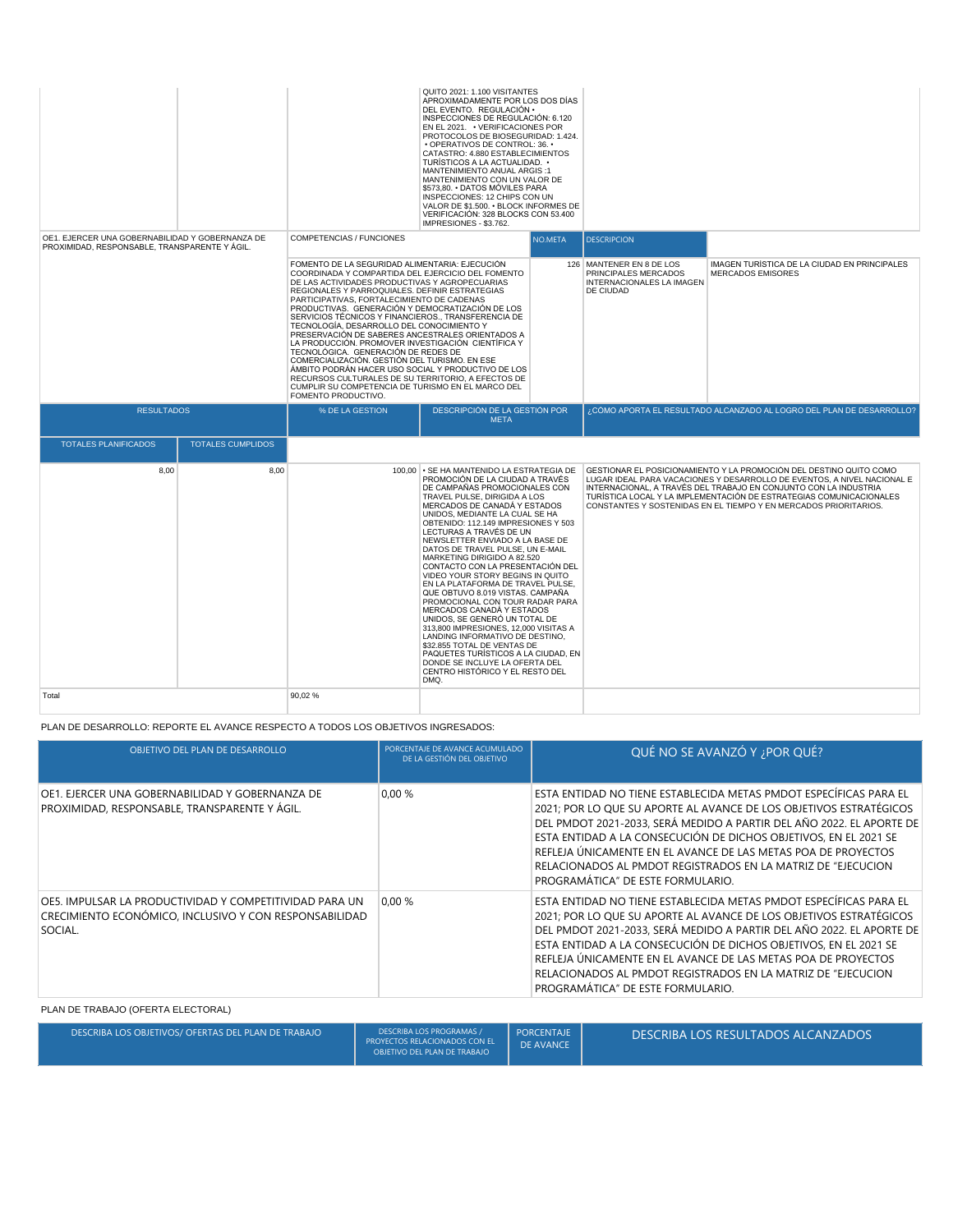| Plan de Trabajo Alcalde Jorge Yunda. Obj: Consolidar<br>mecanismos de participación ciudadana, para fortalecer la<br>democracia/AGENDA POLÍTICA DE QUITO EMBLEMÁTICO | <b>FORTALECIMIENTO</b><br>INSTITUCIONAL | 39,00 % | Resultados 2021: ·<br>Media Value Nacional: USD 14'540.092,26. .<br>Media Value Internacional: USD 4'413.696,68. .<br>Publicaciones<br>en redes sociales: 2.493 ·<br>Seguidores en redes sociales: 149 mil<br>sequidores. $\cdot$<br>Tienda El Quinde; 2 procesos para selección de<br>socios comerciales de La Tienda y 11 catálogos de productos; 10<br>actividades demostrativas con artesanos y emprendedores, vitrinas y<br>decoraciones temáticas en temporadas especiales ·<br>Centro de<br>eventos bicentenario: Generación de una página web; Promoción en<br>redes sociales; Banco de fotografías y videos; acercamiento con<br>clientes para informar la disponibilidad, metraje, fotografías para<br>realizar eventos en el Centro de Eventos Bicentenario<br>Reapertura del CCMQ con dos eventos realizados y un alcance de<br>10mil personas. $\cdot$<br>Membresías, ferias y ruedas de negocios MICE<br>especializados; Fiexpo, IBTM, SMU New York, ICCA, México,<br>capacitación y material para la industria nacional. ·<br>Implementación de Facilidades Turísticas; 113 señaléticas instaladas,<br>32 facilidades turísticas y 570 m. de pasamanos en el DMQ; 4 paneles<br>interpretativos en los miradores del Panecillo, San Juan y Guápulo.<br>Organización de eventos: 3 eventos realizados (Video de Carnaval,<br>Semana Santa y Festival Más allá de la vida). ·<br>Operación<br>Turística; Ejecución de 43 rutas turísticas, 824 ciudadanos<br>beneficiados directamente, 196 beneficiarios indirectos. ·<br>Inspecciones de Regulación: 6.883, 112.47% más de lo planificado. ·<br>Operativos de Control: 32 ·<br>Catastro: 4.880 establecimientos<br>turísticos a la actualidad. ·<br>Capacitaciones virtuales y<br>presenciales dirigidos al sector turístico del DMQ total 5,421<br>Eventos virtuales y presenciales dirigidos al sector<br>personas. ·<br>turístico del DMQ: 20 eventos virtuales y 24 eventos presenciales de<br>capacitación planificados para el 2021. ·<br>Talleres técnicas de<br>auditoria Distintivo Q: 6 eventos virtuales, 5 eventos presenciales de<br>capacitación planificados para el 2021. ·<br>Charlas autogestión: 30<br>charlas de autogestión planificadas para el 2021. ·<br>Distintivo Q;<br>establecimientos con reconocimiento: 297 establecimientos – este<br>año se incorporaron: 80 nuevos establecimientos de los 50<br>planificados, distribuidos en: 61 A&B 04 huecas patrimoniales; 05<br>alojamientos; 08 agencias de servicios turísticos (operadores y<br>duales). $\cdot$<br>Evento entrega al reconocimiento a la calidad turística<br>Distintivo Q: 200 asistentes aproximadamente - noviembre - \$<br>21.446.<br>Evento Workshop - Rueda de negocios en la feria<br>Destination Quito 2021: 1.100 visitantes aproximadamente por los<br>dos días del evento – diciembre - la dirección de calidad aportó<br>\$7.590.<br>Inspecciones de Regulación: 6.120 planificadas para el<br>$2021 -$<br>Verificaciones por protocolos de bioseguridad: 1.424. ·<br>Operativos de Control: 36 planificados para este año. ·<br>Catastro: 4.880 establecimientos turísticos a la actualidad. ·<br>Mantenimiento anual ArGis: 1 mantenimiento con un valor de<br>\$573,80.<br>Innovación en inspecciones: 12 chips para<br>mejoramiento del servicio ·<br># Publicaciones sobre Quito y<br>alcances en medios Internacionales: 283 publicaciones 256'691.511<br>usuarios únicos ·<br>\$ Valor Noticioso Internacional generado de<br>las publicaciones sobre Quito. \$1'968.334,76 ·<br># Viajes de<br>Prensa y Familiarización de Medios de Comunicación y Tour<br>Operadores Nacionales e Internacionales al destino Quito.<br>44<br>agentes de viaje y personalidades 7 periodistas e influencers ·<br>#<br>Acciones de marketing de influencers en mercados nacionales e<br>internacionales<br>3 viajes de influencers + $1'349.000$ seguidores $\cdot$<br># Webinars, Capacitaciones y Presentaciones del destino Quito a<br>la industria turística internacional.<br>49 capacitaciones 1.137 |
|----------------------------------------------------------------------------------------------------------------------------------------------------------------------|-----------------------------------------|---------|--------------------------------------------------------------------------------------------------------------------------------------------------------------------------------------------------------------------------------------------------------------------------------------------------------------------------------------------------------------------------------------------------------------------------------------------------------------------------------------------------------------------------------------------------------------------------------------------------------------------------------------------------------------------------------------------------------------------------------------------------------------------------------------------------------------------------------------------------------------------------------------------------------------------------------------------------------------------------------------------------------------------------------------------------------------------------------------------------------------------------------------------------------------------------------------------------------------------------------------------------------------------------------------------------------------------------------------------------------------------------------------------------------------------------------------------------------------------------------------------------------------------------------------------------------------------------------------------------------------------------------------------------------------------------------------------------------------------------------------------------------------------------------------------------------------------------------------------------------------------------------------------------------------------------------------------------------------------------------------------------------------------------------------------------------------------------------------------------------------------------------------------------------------------------------------------------------------------------------------------------------------------------------------------------------------------------------------------------------------------------------------------------------------------------------------------------------------------------------------------------------------------------------------------------------------------------------------------------------------------------------------------------------------------------------------------------------------------------------------------------------------------------------------------------------------------------------------------------------------------------------------------------------------------------------------------------------------------------------------------------------------------------------------------------------------------------------------------------------------------------------------------------------------------------------------------------------------------------------------------------------------------------------------------------------------------------------------------------------------------------------------------------------------------------------------------------------------------------------------------------------------------------------------------------------------------------------------------------------------------------------------------------------------------------------------------------------------------------------------------------------------------------------------------------------------------------------------------------------------------------------------------------------------------------------------------------------------------------------------------------------------------------------------------------------------------------|
|                                                                                                                                                                      |                                         |         |                                                                                                                                                                                                                                                                                                                                                                                                                                                                                                                                                                                                                                                                                                                                                                                                                                                                                                                                                                                                                                                                                                                                                                                                                                                                                                                                                                                                                                                                                                                                                                                                                                                                                                                                                                                                                                                                                                                                                                                                                                                                                                                                                                                                                                                                                                                                                                                                                                                                                                                                                                                                                                                                                                                                                                                                                                                                                                                                                                                                                                                                                                                                                                                                                                                                                                                                                                                                                                                                                                                                                                                                                                                                                                                                                                                                                                                                                                                                                                                                                                                                          |
|                                                                                                                                                                      |                                         |         | personas capacitadas ·<br># Campañas promocionales de Destino<br>en mercados internacionales<br>5 campañas + 38'000.000<br># Campañas promocionales de Destino en mercados<br>alcance ·<br>nacionales<br>10 campañas + 5'000.000 alcance $\cdot$<br># Ofertas y<br>Promociones turísticas activadas en conjunto con el sector privado<br>Indicadores de RRSS Promocionales<br>$61$ ofertas $\cdot$<br>@VisitQuito FB1: 3'494.505 alcance/ 13,06% engagement IG:<br>1`614.683 alcance / 11,77% engagement TW: 220.511 alcance /<br>2,49% engagement TK: 116.013 views $\cdot$<br>Indicadores página web<br>promocional www.visitquito.ec<br>39.664 usuarios 47.912 sesiones<br>91.578 visitas 1:43 tiempo sesión                                                                                                                                                                                                                                                                                                                                                                                                                                                                                                                                                                                                                                                                                                                                                                                                                                                                                                                                                                                                                                                                                                                                                                                                                                                                                                                                                                                                                                                                                                                                                                                                                                                                                                                                                                                                                                                                                                                                                                                                                                                                                                                                                                                                                                                                                                                                                                                                                                                                                                                                                                                                                                                                                                                                                                                                                                                                                                                                                                                                                                                                                                                                                                                                                                                                                                                                                          |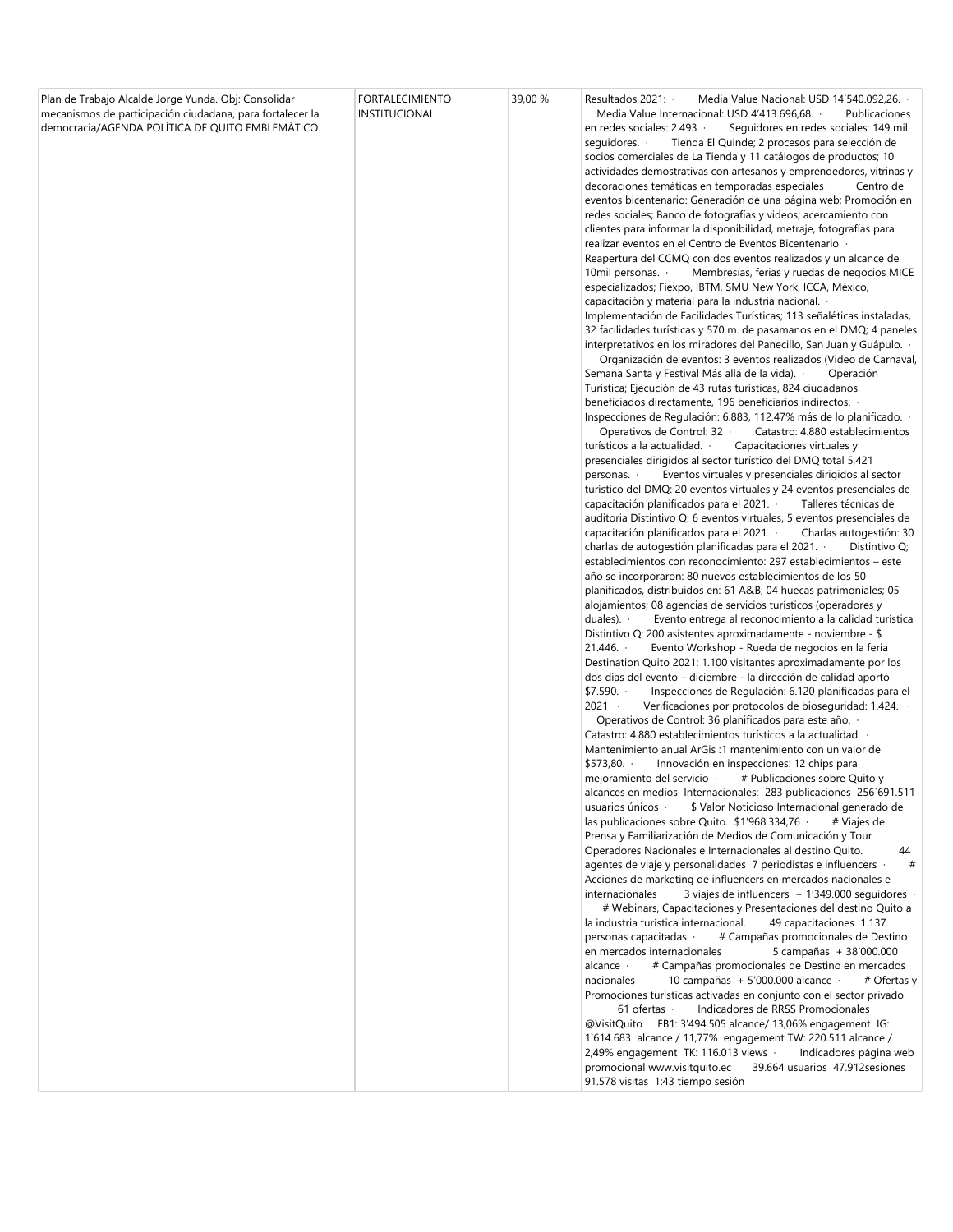| promocional www.visitquito.ec<br>39.664 usuarios 47.912 sesiones | Plan de Trabajo Alcalde Santiago Guarderas. Obj 4: Crear las<br>condiciones a través de la implementación de políticas<br>intersectoriales que permitan contar con un QUITO PARA<br>SERVIR; y ser un distrito más equitativo, solidario, seguro,<br>inteligente, democrático, ambientalmente sostenible, generador<br>de empleo, promotor de emprendimientos, turismo y cultura,<br>potenciando el conocimiento, capacidades y destrezas de la<br>comunidad. / EJE DE GOBERNABILIDAD E INSTITUCIONALIDAD | <b>FORTALECIMIENTO</b><br>INSTITUCIONAL | 80,05 % | Resultados 2021: ·<br>Media Value Nacional: USD 14'540.092,26.<br>Media Value Internacional: USD 4'413.696,68. .<br>Publicaciones<br>en redes sociales: 2.493 ·<br>Seguidores en redes sociales: 149 mil<br>sequidores. ·<br>Tienda El Quinde; 2 procesos para selección de<br>socios comerciales de La Tienda y 11 catálogos de productos; 10<br>actividades demostrativas con artesanos y emprendedores, vitrinas y<br>decoraciones temáticas en temporadas especiales ·<br>Centro de<br>eventos bicentenario: Generación de una página web; Promoción en<br>redes sociales; Banco de fotografías y videos; acercamiento con<br>clientes para informar la disponibilidad, metraje, fotografías para<br>realizar eventos en el Centro de Eventos Bicentenario<br>Reapertura del CCMQ con dos eventos realizados y un alcance de<br>10mil personas. $\cdot$<br>Membresías, ferias y ruedas de negocios MICE<br>especializados; Fiexpo, IBTM, SMU New York, ICCA, México,<br>capacitación y material para la industria nacional. ·<br>Implementación de Facilidades Turísticas; 113 señaléticas instaladas,<br>32 facilidades turísticas y 570 m. de pasamanos en el DMQ; 4 paneles<br>interpretativos en los miradores del Panecillo, San Juan y Guápulo. ·<br>Organización de eventos: 3 eventos realizados (Video de Carnaval,<br>Semana Santa y Festival Más allá de la vida). ·<br>Operación<br>Turística; Ejecución de 43 rutas turísticas, 824 ciudadanos<br>beneficiados directamente, 196 beneficiarios indirectos.<br>Inspecciones de Regulación: 6.883, 112.47% más de lo planificado. ·<br>Operativos de Control: 32 ·<br>Catastro: 4.880 establecimientos<br>turísticos a la actualidad. ·<br>Capacitaciones virtuales y<br>presenciales dirigidos al sector turístico del DMQ total 5,421<br>Eventos virtuales y presenciales dirigidos al sector<br>personas. ·<br>turístico del DMQ: 20 eventos virtuales y 24 eventos presenciales de<br>capacitación planificados para el 2021. Talleres técnicas de<br>auditoria Distintivo Q: 6 eventos virtuales, 5 eventos presenciales de<br>capacitación planificados para el 2021. ·<br>Charlas autogestión: 30<br>charlas de autogestión planificadas para el 2021. $\cdot$<br>Distintivo Q;<br>establecimientos con reconocimiento: 297 establecimientos – este<br>año se incorporaron: 80 nuevos establecimientos de los 50<br>planificados, distribuidos en: 61 A&B 04 huecas patrimoniales; 05<br>alojamientos; 08 agencias de servicios turísticos (operadores y<br>duales). $\cdot$<br>Evento entrega al reconocimiento a la calidad turística<br>Distintivo Q: 200 asistentes aproximadamente - noviembre - \$<br>21.446.<br>Evento Workshop - Rueda de negocios en la feria<br>Destination Quito 2021: 1.100 visitantes aproximadamente por los<br>dos días del evento – diciembre - la dirección de calidad aportó<br>\$7.590.<br>Inspecciones de Regulación: 6.120 planificadas para el<br>$2021 -$<br>Verificaciones por protocolos de bioseguridad: 1.424.<br>Operativos de Control: 36 planificados para este año. ·<br>Catastro: 4.880 establecimientos turísticos a la actualidad.<br>Mantenimiento anual ArGis: 1 mantenimiento con un valor de<br>\$573,80.<br>Innovación en inspecciones: 12 chips para<br># Publicaciones sobre Quito y<br>mejoramiento del servicio ·<br>alcances en medios Internacionales: 283 publicaciones 256'691.511<br>\$ Valor Noticioso Internacional generado de<br>usuarios únicos $\cdot$<br>las publicaciones sobre Quito. \$1'968.334,76 ·<br># Viajes de<br>Prensa y Familiarización de Medios de Comunicación y Tour<br>Operadores Nacionales e Internacionales al destino Quito.<br>44<br>agentes de viaje y personalidades 7 periodistas e influencers ·<br>#<br>Acciones de marketing de influencers en mercados nacionales e<br>internacionales<br>3 viajes de influencers + 1'349.000 seguidores ·<br># Webinars, Capacitaciones y Presentaciones del destino Quito a<br>la industria turística internacional.<br>49 capacitaciones 1.137<br>personas capacitadas ·<br># Campañas promocionales de Destino<br>en mercados internacionales<br>5 campañas + 38'000.000<br># Campañas promocionales de Destino en mercados<br>alcance $\cdot$<br>nacionales<br>10 campañas + 5'000.000 alcance $\cdot$<br># Ofertas y<br>Promociones turísticas activadas en conjunto con el sector privado<br>61 of ertas $\cdot$<br>Indicadores de RRSS Promocionales<br>@VisitQuito FB1: 3'494.505 alcance/ 13,06% engagement IG:<br>1`614.683 alcance / 11,77% engagement TW: 220.511 alcance /<br>2,49% engagement TK: 116.013 views $\cdot$<br>Indicadores página web |
|------------------------------------------------------------------|----------------------------------------------------------------------------------------------------------------------------------------------------------------------------------------------------------------------------------------------------------------------------------------------------------------------------------------------------------------------------------------------------------------------------------------------------------------------------------------------------------|-----------------------------------------|---------|----------------------------------------------------------------------------------------------------------------------------------------------------------------------------------------------------------------------------------------------------------------------------------------------------------------------------------------------------------------------------------------------------------------------------------------------------------------------------------------------------------------------------------------------------------------------------------------------------------------------------------------------------------------------------------------------------------------------------------------------------------------------------------------------------------------------------------------------------------------------------------------------------------------------------------------------------------------------------------------------------------------------------------------------------------------------------------------------------------------------------------------------------------------------------------------------------------------------------------------------------------------------------------------------------------------------------------------------------------------------------------------------------------------------------------------------------------------------------------------------------------------------------------------------------------------------------------------------------------------------------------------------------------------------------------------------------------------------------------------------------------------------------------------------------------------------------------------------------------------------------------------------------------------------------------------------------------------------------------------------------------------------------------------------------------------------------------------------------------------------------------------------------------------------------------------------------------------------------------------------------------------------------------------------------------------------------------------------------------------------------------------------------------------------------------------------------------------------------------------------------------------------------------------------------------------------------------------------------------------------------------------------------------------------------------------------------------------------------------------------------------------------------------------------------------------------------------------------------------------------------------------------------------------------------------------------------------------------------------------------------------------------------------------------------------------------------------------------------------------------------------------------------------------------------------------------------------------------------------------------------------------------------------------------------------------------------------------------------------------------------------------------------------------------------------------------------------------------------------------------------------------------------------------------------------------------------------------------------------------------------------------------------------------------------------------------------------------------------------------------------------------------------------------------------------------------------------------------------------------------------------------------------------------------------------------------------------------------------------------------------------------------------------------------------------------------------------------------------------------------------------------------------------------------------------------------------------------------------------------------------------------------------------------------------------------------------------------------------------------------------------------------------------------------------------------------------------------------------------------------------------------------------------------------------------------------------------------------------------------------------------------------------------------------------|
|------------------------------------------------------------------|----------------------------------------------------------------------------------------------------------------------------------------------------------------------------------------------------------------------------------------------------------------------------------------------------------------------------------------------------------------------------------------------------------------------------------------------------------------------------------------------------------|-----------------------------------------|---------|----------------------------------------------------------------------------------------------------------------------------------------------------------------------------------------------------------------------------------------------------------------------------------------------------------------------------------------------------------------------------------------------------------------------------------------------------------------------------------------------------------------------------------------------------------------------------------------------------------------------------------------------------------------------------------------------------------------------------------------------------------------------------------------------------------------------------------------------------------------------------------------------------------------------------------------------------------------------------------------------------------------------------------------------------------------------------------------------------------------------------------------------------------------------------------------------------------------------------------------------------------------------------------------------------------------------------------------------------------------------------------------------------------------------------------------------------------------------------------------------------------------------------------------------------------------------------------------------------------------------------------------------------------------------------------------------------------------------------------------------------------------------------------------------------------------------------------------------------------------------------------------------------------------------------------------------------------------------------------------------------------------------------------------------------------------------------------------------------------------------------------------------------------------------------------------------------------------------------------------------------------------------------------------------------------------------------------------------------------------------------------------------------------------------------------------------------------------------------------------------------------------------------------------------------------------------------------------------------------------------------------------------------------------------------------------------------------------------------------------------------------------------------------------------------------------------------------------------------------------------------------------------------------------------------------------------------------------------------------------------------------------------------------------------------------------------------------------------------------------------------------------------------------------------------------------------------------------------------------------------------------------------------------------------------------------------------------------------------------------------------------------------------------------------------------------------------------------------------------------------------------------------------------------------------------------------------------------------------------------------------------------------------------------------------------------------------------------------------------------------------------------------------------------------------------------------------------------------------------------------------------------------------------------------------------------------------------------------------------------------------------------------------------------------------------------------------------------------------------------------------------------------------------------------------------------------------------------------------------------------------------------------------------------------------------------------------------------------------------------------------------------------------------------------------------------------------------------------------------------------------------------------------------------------------------------------------------------------------------------------------------------------------------------------------|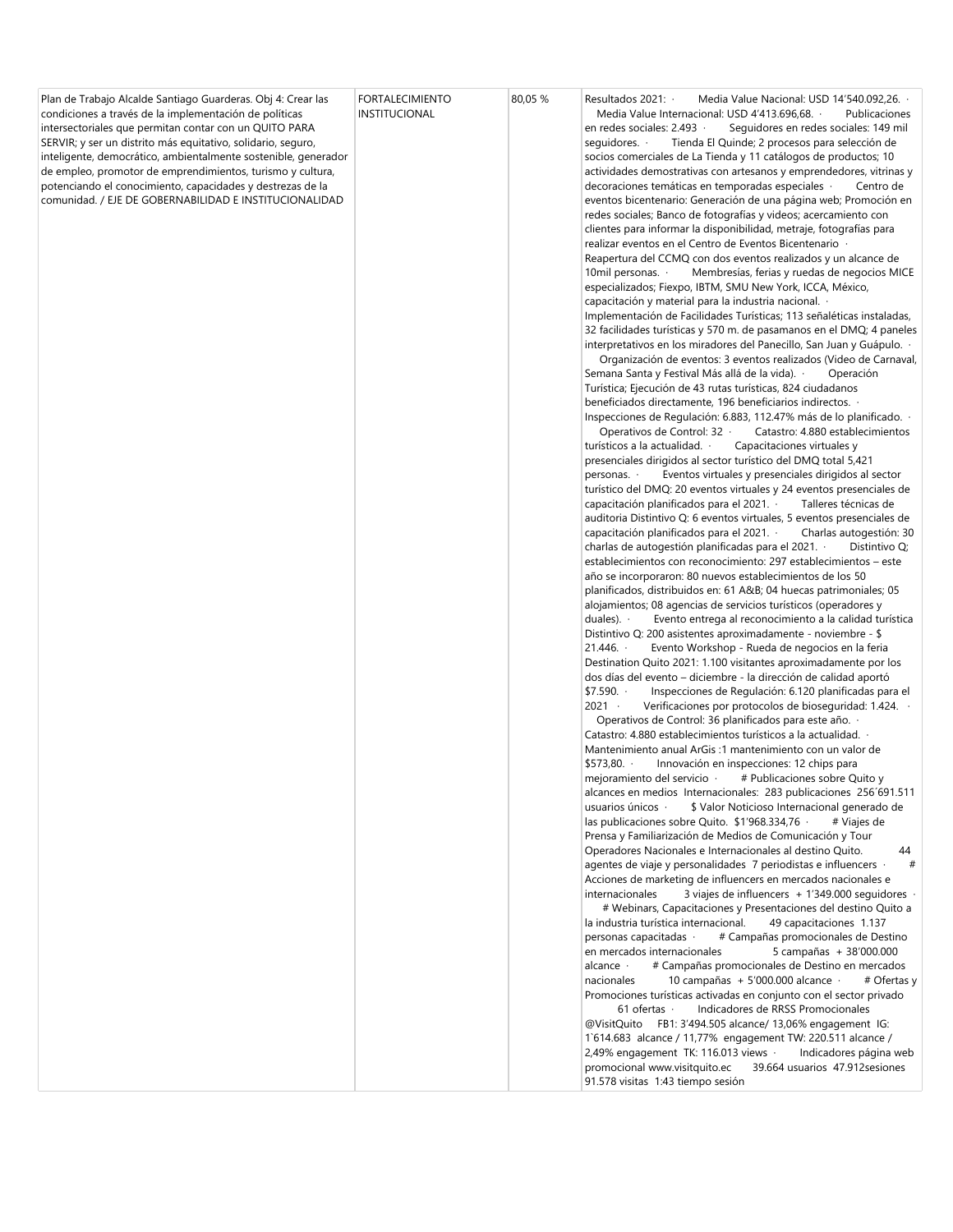## FINANCIERA (LOCPCCS Art. 10, LEY DE EMPRESAS PÚBLICAS ART. 45 SISTEMAS DE INFORMACIÓN):

## BALANCE GENERAL

| <b>ACTIVO</b> | <b>PASIVO</b> | <b>PATRIMONIO</b> | LLINK AL MEDIO DE VERIFICACIÓN PUBLICADO EN LA PÁG. WEB DE LA INSTITUCIÓN                                                   |
|---------------|---------------|-------------------|-----------------------------------------------------------------------------------------------------------------------------|
| \$2957692.59  | \$311763.34   | \$2645929.25      | https://www.quito-turismo.gob.ec/descargas/LOTAIP<br>%202022/FEBRERO/evaluacion_y_ejecucion_presupuestaria_2021_firmado.pdf |

## CUMPLIMIENTO DE LA EJECUCIÓN PRESUPUESTARIA:

| <b>TIPO</b>           | <b>DESCRIPCIÓN</b>                            | <b>PRESUPUESTO</b><br><b>PLANIFICADO</b> | <b>PRESUPUESTO</b><br><b>EJECUTADO</b> | <b>GESTIÓN</b> | CUMPLIMIENTO DE LA LUNK AL MEDIO DE VERIFICACIÓN PUBLICADO EN LA<br>PÁG. WEB DE LA INSTITUCIÓN                                      |
|-----------------------|-----------------------------------------------|------------------------------------------|----------------------------------------|----------------|-------------------------------------------------------------------------------------------------------------------------------------|
| PROGRAMA Y/O PROYECTO | FORTALECIMIENTO EMPRESARIAL<br>ADMINISTRATIVO | \$566030,58                              | \$391055.49                            | 69.09 %        | https://www.quito-<br>turismo.gob.ec/descargas/LOTAIP<br>%202022/FEBRERO/evaluacion_y_ejecucion_p<br>resupuestaria_2021_firmado.pdf |
|                       | TOTAL % CUMPLIMIENTO DE LA GESTIÓN:           | \$298913567,6 \$3758322,02               |                                        | 8000 %         |                                                                                                                                     |

#### PRESUPUESTO INSTITUCIONAL:

| <b>TOTAL DE PRESUPUESTO</b><br>INSTITUCIONAL CODIFICADO | <b>GASTO CORRIENTE PLANIFICADO</b> | <b>GASTO CORRIENTE</b><br><b>EJECUTADO</b> | <b>GASTO DE INVERSIÓN</b><br><b>PLANIFICADO</b> | <b>GASTO DE INVERSIÓN</b><br><b>EJECUTADO</b> | % EJECUCIÓN PRESUPUESTARIA |
|---------------------------------------------------------|------------------------------------|--------------------------------------------|-------------------------------------------------|-----------------------------------------------|----------------------------|
| \$4458800.00                                            | \$0,00                             | \$0,00                                     | \$4458800,00                                    | \$0,00                                        | 0,00%                      |

## CUMPLIMIENTO DE OBLIGACIONES (LOCPCCS Art. 10 NUMERAL 7):

| <b>LABORALES</b> | <b>TRIBUTARIA</b> | LINK AL MEDIO DE VERIFICACIÓN PUBLICADO EN LA PÁG. WEB DE LA INSTITUCIÓN <sup>1</sup>                                             |
|------------------|-------------------|-----------------------------------------------------------------------------------------------------------------------------------|
|                  |                   |                                                                                                                                   |
|                  |                   | https://www.quito-turismo.gob.ec/descargas/LOTAIP%202022/RENDICION%20DE%20CUENTAS/certificados<br>%20rendicion%20de%20cuentas.pdf |

IMPLEMENTACIÓN DE POLÍTICAS PÚBLICAS PARA LA IGUALDAD:

| IMPLEMENTACIÓN DE POLÍTICAS PÚBLICAS PARA LA<br><b>IGUALDAD</b> | PONGA SI O NO | DESCRIBA LA POLÍTICA IMPLEMENTADA                                                                                                                                                                                                                                                              | <b>DETALLE PRINCIPALES RESULTADOS</b><br><b>OBTENIDOS</b>                                                                                                                                                                                            | <b>EXPLIQUE COMÓ APORTA EL</b><br>RESULTADO AL CUMPLIMIENTO DE LAS<br><b>AGENDAS DE IGUALDAD</b>                                                                                                                                                                                                                                                                                                                                                                                                                      |
|-----------------------------------------------------------------|---------------|------------------------------------------------------------------------------------------------------------------------------------------------------------------------------------------------------------------------------------------------------------------------------------------------|------------------------------------------------------------------------------------------------------------------------------------------------------------------------------------------------------------------------------------------------------|-----------------------------------------------------------------------------------------------------------------------------------------------------------------------------------------------------------------------------------------------------------------------------------------------------------------------------------------------------------------------------------------------------------------------------------------------------------------------------------------------------------------------|
| IMPLEMENTACIÓN DE POLÍTICAS PÚBLICAS<br><b>INTERCULTURALES</b>  | <b>SI</b>     | <b>GARANTIZAR UNA VIDA DIGNA CON</b><br><b>IGUALES OPORTUNIDADES PARA TODAS LAS</b><br>PERSONAS. A TRAVÉS DE PROCESOS DE<br>SELECCIÓN SIN DISCRIMINACIÓN. DE RAZA.<br>GÉNERO, - RELIGIÓN O POLÍTICA Y DE TODO<br>AQUELLO QUE ATENTE CONTRA LOS<br>DERECHOS DE LOS PUEBLOS Y<br>NACIONALIDADES. | <b>CUMPLIMIENTO CABAL DE LA</b><br>NO DISCRIMINACIÓN EN<br><b>TODOS LOS PROCESOS</b><br>RELACIONADOS AL TALENTO<br>HUMANO, SIN DISCRIMINAR<br>POR NINGÚN MOTIVO EN PRO<br>DEL EFECTIVO GOCE DE LOS<br>DERECHOS ESTABLECIDOS EN<br>LA CONSTITUCIÓN    | <b>GARANTIZAR LA</b><br><b>INTERCULTURALIDAD Y LA</b><br>PLURINACIONALIDAD EN LA<br><b>GESTIÓN PÚBLICA, PARA</b><br><b>FACILITAR EL GOCE EFECTIVO DE</b><br>LOS DERECHOS COLECTIVOS DE<br><b>LOS PUEBLOS Y</b><br>NACIONALIDADES.<br>PROCESOS RELACIONADOS A<br><b>TALENTO HUMANO</b><br>TRANSPARENTES, QUE OBSERVAN<br>EL CUMPLIMIENTO DE LAS<br>POLITICAS DE NO<br>DISCRIMINACIÓN, POR RAZA,<br>GÉNERO, RELIGIÓN O POLÍTICA Y<br>RESPETANDO ABSOLUTAMENTE<br>LOS DERECHOS<br>CONSTITUCIONALES DE LOS<br>CIUDADANOS. |
| IMPLEMENTACIÓN DE POLÍTICAS PÚBLICAS<br><b>GENERACIONALES</b>   | <b>SI</b>     | GARANTIZAR A LOS JÓVENES EL ACCESO AL<br>TRABAJO ESTABLE, JUSTO Y DIGNO, ASÍ<br>COMO A LA CAPACITACIÓN PARA EL<br>ADECUADO DESARROLLO DE SUS<br><b>FUNCIONES</b>                                                                                                                               | LA POBLACIÓN LABORAL EN<br>PROMEDIO SE ENCUENTRA<br>ALREDEDOR DE LOS 41 AÑOS<br>DE EDAD.<br>SE HA REALIZADO CONVENIOS<br>CON EL MINISTERIO DEL<br>TRABAJO, UDLA Y UNIVERSIDAD<br>CENTRAL, PARA EJECUCIÓN DE<br>PRÁCTICAS PRE<br><b>PROFESIONALES</b> | <b>GARANTIZAR EL CUMPLIMIENTO</b><br>DE DERECHOS, REDUCIR LAS<br>BRECHAS DE DESIGUALDAD Y<br>ERRADICAR LA DISCRIMINACIÓN<br><b>HACIA LOS GRUPOS</b><br><b>GENERACIONALES.</b>                                                                                                                                                                                                                                                                                                                                         |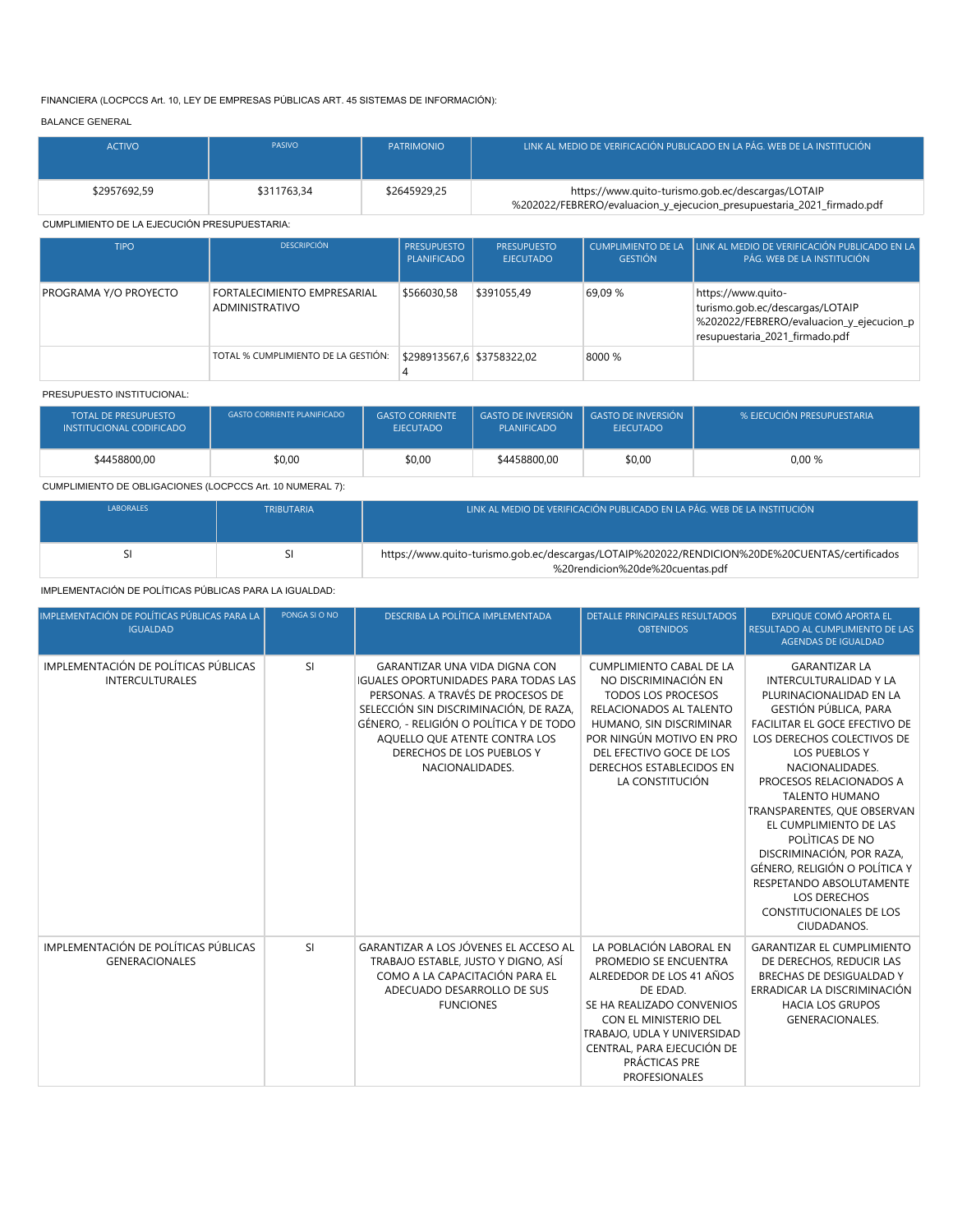| IMPLEMENTACIÓN DE POLÍTICAS PÚBLICAS<br>DE DISCAPACIDADES   | <b>SI</b> | SALVAGUARDAR Y PROMOVER EL DERECHO<br>AL TRABAJO DE MUJERES Y HOMBRES CON<br>DISCAPACIDAD. SIN DISCRIMINACIÓN Y EN<br><b>IGUALDAD DE CONDICIONES QUE LAS</b><br>DEMÁS PERSONAS. | APORTAR A LA CALIDAD DE<br>VIDA Y MINIMIZAR EL RIESGO<br>EN EL TRABAJO DE LOS<br>SERVIDORES OUE PERTENECEN<br>A UN GRUPO VULNERABLE | FOMENTAR LA INCLUSIÓN<br>LABORAL DE LAS PERSONAS CON<br>DISCAPACIDAD.                                                                                                                                                                                                          |
|-------------------------------------------------------------|-----------|---------------------------------------------------------------------------------------------------------------------------------------------------------------------------------|-------------------------------------------------------------------------------------------------------------------------------------|--------------------------------------------------------------------------------------------------------------------------------------------------------------------------------------------------------------------------------------------------------------------------------|
| IMPLEMENTACIÓN DE POLÍTICAS PÚBLICAS<br>DE GÉNERO           | <b>SI</b> | PROMOCIONAR, GARANTIZAR Y GENERAR,<br><b>IGUALDAD DE OPORTUNIDADES Y</b><br>CONDICIONES DE TRABAJO                                                                              | VARONES 28 / MUJERES 48                                                                                                             | <b>GARANTIZAR EL ACCESO AL</b><br>TRABAJO DIGNO Y A LA<br>SEGURIDAD SOCIAL A TODAS LAS<br>PERSONAS.<br>EXISTE UN ALTO COMPROMISO<br>DE LAS MUJERES CON EL<br>TRABAJO EN LA INDUSTRIA<br>TURÍSTICA, DEBIDO A QUE ESTE<br>SECTOR APOYA EL DESARROLLO<br>PROFESIONAL DE LA MUJER. |
| IMPLEMENTACIÓN DE POLÍTICAS PÚBLICAS<br>DE MOVILIDAD HUMANA | <b>NO</b> | S/N                                                                                                                                                                             | S/N                                                                                                                                 | S/N                                                                                                                                                                                                                                                                            |

#### MECANISMOS DE PARTICIPACIÓN CIUDADANA:

| MECANISMOS DE PARTICIPACIÓN<br><b>CIUDADANA</b> | PONGA SI O NO | CUÁNTAS VECES CONVOCÓ<br>AL GAD | QUÉ ACTORES<br><b>PARTICIPARON</b> | <b>DESCRIBA LOS LOGROS</b><br>ALCANZADOS EN EL AÑO | LINK AL MEDIO DE VERIFICACIÓN<br>PUBLICADO EN LA PAG. WEB DE LA<br><b>INSTITUCIÓN</b> |
|-------------------------------------------------|---------------|---------------------------------|------------------------------------|----------------------------------------------------|---------------------------------------------------------------------------------------|
| INSTANCIA DE PARTICIPACIÓN                      | NO.           |                                 |                                    |                                                    | <b>NO APLICA</b>                                                                      |
| AUDIENCIA PÚBLICA                               | NO.           |                                 |                                    |                                                    | <b>NO APLICA</b>                                                                      |
| <b>CABILDO POPULAR</b>                          | NO.           |                                 |                                    |                                                    | <b>NO APLICA</b>                                                                      |
| CONSEJO DE PLANIFICACIÓN LOCAL                  | NO.           |                                 |                                    |                                                    | <b>NO APLICA</b>                                                                      |
| SILLA VACÍA                                     | NO.           |                                 |                                    |                                                    | <b>NO APLICA</b>                                                                      |
| <b>CONSEJOS CONSULTIVOS</b>                     | NO.           |                                 |                                    |                                                    | <b>NO APLICA</b>                                                                      |
| <b>OTROS</b>                                    | NO.           |                                 |                                    |                                                    | <b>NO APLICA</b>                                                                      |

#### ASAMBLEA CIUDADANA:

| MECANISMOS - ESPACIOS DE<br>PARTICIPACIÓN | <b>EXISTE UNA</b><br><b>ASAMBLEA</b><br><b>CIUDADANA EN</b><br>SU TERRITORIO | MECANISMOS DE PARTICIPACIÓN<br><b>CIUDADANA</b> |           | PLANIFICÓ LA<br><b>GESTIÓN DEL</b><br><b>TERRITORIO CON LA</b><br>PARTICIPACIÓN DE<br>LA ASAMBLEA<br><b>CIUDADANA</b> | ¿EN QUÉ FASES DE LA<br>PLANIFICACIÓN<br><b>PARTICIPARON LAS</b><br>ASAMBLEAS<br>CIUDADANAS Y CÓMO? | <b>OUE ACTORES</b><br><b>PARTICIPARON</b> | <b>DESCRIBA LOS LOGROS</b><br><b>ALCANZADOS EN EL</b><br><b>AÑO</b> |
|-------------------------------------------|------------------------------------------------------------------------------|-------------------------------------------------|-----------|-----------------------------------------------------------------------------------------------------------------------|----------------------------------------------------------------------------------------------------|-------------------------------------------|---------------------------------------------------------------------|
| <b>NO APLICA</b>                          | N <sub>O</sub>                                                               | <b>NOMBRE</b>                                   | NO APLICA | NO APLICA                                                                                                             | NO APLICA                                                                                          | NO APLICA                                 | NO APLICA                                                           |
|                                           |                                                                              | EMAIL                                           | NO APLICA |                                                                                                                       |                                                                                                    |                                           |                                                                     |
|                                           |                                                                              | <b>TELEFONO</b>                                 | NO APLICA |                                                                                                                       |                                                                                                    |                                           |                                                                     |

## MECANISMOS DE CONTROL SOCIAL:

| MECANISMOS DE CONTROL SOCIAL GENERADOS POR LA COMUNIDAD | PONGA SI o NO | NÚMERO DE MECANISMOS | LINK AL MEDIO DE VERIFICACIÓN PUBLICADO EN LA PAG. WEB DE LA<br><b>INSTITUCIÓN</b> |
|---------------------------------------------------------|---------------|----------------------|------------------------------------------------------------------------------------|
| VEEDURÍAS CIUDADANAS                                    | <b>NO</b>     | $\Omega$             | NO APLICA                                                                          |
| OBSERVATORIOS CIUDADANOS                                | <b>NO</b>     | $\Omega$             | NO APLICA                                                                          |
| <b>DEFENSORÍAS COMUNITARIAS</b>                         | <b>NO</b>     | $\Omega$             | NO APLICA                                                                          |
| COMITÉS DE USUARIOS DE SERVICIOS                        | <b>NO</b>     | $\Omega$             | NO APLICA                                                                          |
| <b>OTROS</b>                                            | <b>NO</b>     | $\Omega$             | NO APLICA                                                                          |

## PROCESO DE RENDICIÓN DE CUENTAS:

FASE 1: Planificación y facilitación del proceso desde la asamblea ciudadana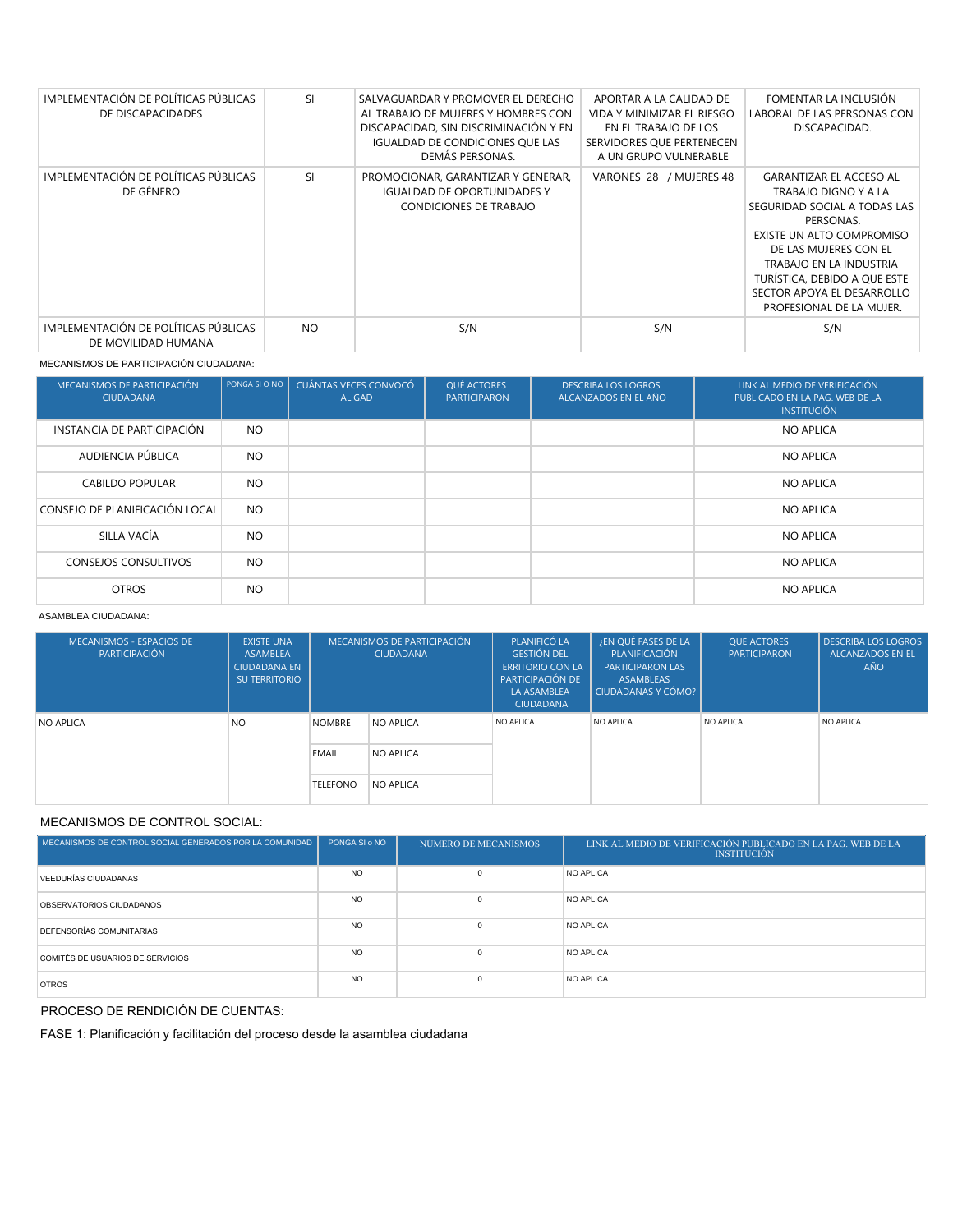| PASOS DEL PROCESO DE RENDICIÓN DE<br><b>CUENTAS</b>                                                                                                                                                                                         | <b>PONGA SI</b><br>o NO | DESCRIBA LA EJECUCIÓN DE LOS PASOS                                                                                                                      | LINK AL MEDIO DE VERIFICACIÓN PUBLICADO EN LA<br><b>PAG. WEB DE LA INSTITUCIÓN</b>                                                                                                                | <b>OBSERVACIONES</b> |
|---------------------------------------------------------------------------------------------------------------------------------------------------------------------------------------------------------------------------------------------|-------------------------|---------------------------------------------------------------------------------------------------------------------------------------------------------|---------------------------------------------------------------------------------------------------------------------------------------------------------------------------------------------------|----------------------|
| 1. LA CIUDADANÍA / ASAMBLEA LOCAL<br>CIUDADANA PRESENTÓ LA LISTA DE TEMAS<br>SOBRE LOS QUE DESEA SER INFORMADA                                                                                                                              | SI                      | CIUDADANOS DEL CONSEJO DE PLANIFICACIÓN<br>Y/O CIUDADANOS DE LA INSTANCIA DE<br>PARTICIPACIÓN O LOS CIUDADANOS DESDE LA<br>CONVOCATORIA DIRECTA DEL GAD | https://www.quito-turismo.gob.ec/descargas/LOTAIP%202022/RENDICION<br>%20DE%20CUENTAS/INFORME%20FORMULARIO%20DE<br>%20CONSULTA%20CIUDADANA%20RENDICIO%CC%81N%20DE<br>%20CUENTAS%202021 signed.pdf |                      |
| 2. LA INSTANCIA DE PARTICIPACIÓN DEL<br>TERRITORIO Y LA ENTIDAD CREARON EL<br>EQUIPO TÉCNICO MIXTO Y PARITARIO<br>(CIUDADANOS Y AUTORIDADES/TÉCNICOS) QUE<br>SE ENCARGARÁ DE ORGANIZAR Y FACILITAR EL<br><b>PROCESO</b>                     | <b>SI</b>               | SE CREARON LAS DOS COMISIONES MIXTAS                                                                                                                    | https://www.quito-turismo.gob.ec/descargas/LOTAIP%202022/RENDICION<br>%20DE%20CUENTAS/Acta%20No.1%20Comisi%C3%B3n%20Mixta<br>%20Rendici%C3%B3n%20de%20Cuentas%202021-firmas.pdf                   |                      |
| 3. EL EQUIPO TÉCNICO MIXTO Y PARITARIO<br>(CIUDADANOS Y AUTORIDADES/TÉCNICOS)<br>CONFORMARON 2 SUBCOMISIONES PARA LA<br>IMPLEMENTACIÓN DEL PROCESO: UNA<br>LIDERADA POR LA ENTIDAD Y UNA LIDERADA<br>POR LA CIUDADANÍA / ASAMBLEA CIUDADANA | <b>SI</b>               | <b>ACTA REUNION</b>                                                                                                                                     | https://www.quito-turismo.gob.ec/descargas/LOTAIP%202022/RENDICION<br>%20DE%20CUENTAS/Acta%20No.1%20Comisi%C3%B3n%20Mixta<br>%20Rendici%C3%B3n%20de%20Cuentas%202021-firmas.pdf                   |                      |

## FASE 2: Evaluación de la gestión y redacción del informe de la institución

| PASOS DEL PROCESO DE RENDICIÓN DE<br><b>CUENTAS</b>                                                                                                                                                                                                                 | <b>PONGA SI</b><br>0 NQ | DESCRIBA LA EJECUCIÓN DE LOS PASOS | LINK AL MEDIO DE VERIFICACIÓN PUBLICADO EN LA<br>PAG. WEB DE LA INSTITUCIÓN                                                                                                     | <b>OBSERVACIONES</b> |
|---------------------------------------------------------------------------------------------------------------------------------------------------------------------------------------------------------------------------------------------------------------------|-------------------------|------------------------------------|---------------------------------------------------------------------------------------------------------------------------------------------------------------------------------|----------------------|
| 1. LA COMISIÓN LIDERADA POR LA ENTIDAD<br>REALIZÓ LA EVALUACIÓN DE LA GESTIÓN<br><b>INSTITUCIONAL</b>                                                                                                                                                               | <b>SI</b>               | <b>ACTA REUNION</b>                | https://www.quito-turismo.gob.ec/descargas/LOTAIP%202022/RENDICION<br>%20DE%20CUENTAS/Acta%20No.1%20Comisi%C3%B3n%20Mixta<br>%20Rendici%C3%B3n%20de%20Cuentas%202021-firmas.pdf |                      |
| 2. LA COMISIÓN LIDERADA POR LA ENTIDAD<br>REDACTÓ EL INFORME PARA LA CIUDADANÍA.<br>EN EL CUAL RESPONDIÓ LAS DEMANDAS DE LA<br>CIUDADANÍA Y MOSTRÓ AVANCES PARA<br>DISMINUIR BRECHAS DE DESIGUALDAD Y<br>OTRAS DIRIGIDAS A GRUPOS DE ATENCIÓN<br><b>PRIORITARIA</b> | SI                      | INFORME DE RENDICION DE CUENTAS    | https://www.quito-turismo.gob.ec/descargas/LOTAIP%202022/RENDICION<br>%20DE%20CUENTAS/INFORME%20DE%20GESTION%202021.pdf                                                         |                      |
| 3. LA COMISIÓN LIDERADA POR LA ENTIDAD<br>LLENÓ EL FORMULARIO DE INFORME DE<br>RENDICIÓN DE CUENTAS ESTABLECIDO POR EL<br><b>CPCCS</b>                                                                                                                              | <b>SI</b>               | <b>NINGUNA</b>                     | https://www.quito-turismo.gob.ec/descargas/LOTAIP%202022/RENDICION<br>%20DE%20CUENTAS/empresas-publicas-gad-2021.xlsx                                                           |                      |
| 4. TANTO EL FORMULARIO DE RENDICIÓN DE<br>CUENTAS PARA EL CPCCS, COMO EL INFORME<br>DE RENDICIÓN DE CUENTAS PARA LA<br>CIUDADANÍA FUERON APROBADOS POR LA<br>MÁXIMA AUTORIDAD DE LA ENTIDAD                                                                         | <b>SI</b>               | APROBADO POR LA GG                 | https://www.quito-turismo.gob.ec/descargas/LOTAIP%202022/RENDICION<br>%20DE%20CUENTAS/EPMGDT-GFA-2022-0562.pdf                                                                  |                      |
| 5. LA ENTIDAD ENVIÓ EL INFORME DE<br>RENDICIÓN DE CUENTAS INSTITUCIONAL A LA<br>INSTANCIA DE PARTICIPACIÓN Y A LA<br>ASAMBLEA CIUDADANA                                                                                                                             | <b>SI</b>               | MENOS DE 10 DÍAS                   | https://www.quito-turismo.gob.ec/descargas/LOTAIP%202022/RENDICION<br>%20DE%20CUENTAS/Acta%20No.1%20Comisi%C3%B3n%20Mixta<br>%20Rendici%C3%B3n%20de%20Cuentas%202021-firmas.pdf |                      |

## FASE 3: Evaluación ciudadana del informe institucional

| PASOS DEL PROCESO DE RENDICIÓN DE<br><b>CUENTAS</b>                                                                                                                                                                                                                                                                                                                              | <b>PONGA SI</b><br>o NO | DESCRIBA LA EJECUCIÓN DE LOS PASOS                                                                                                                                                      | LINK AL MEDIO DE VERIFICACIÓN PUBLICADO EN LA<br><b>PAG. WEB DE LA INSTITUCIÓN</b>                                                                                                                             | <b>OBSERVACIONES</b> |
|----------------------------------------------------------------------------------------------------------------------------------------------------------------------------------------------------------------------------------------------------------------------------------------------------------------------------------------------------------------------------------|-------------------------|-----------------------------------------------------------------------------------------------------------------------------------------------------------------------------------------|----------------------------------------------------------------------------------------------------------------------------------------------------------------------------------------------------------------|----------------------|
| 1. LA ENTIDAD DIFUNDIÓ EL INFORME DE<br>RENDICIÓN DE CUENTAS A TRAVÉS DE QUÉ<br><b>MEDIOS</b>                                                                                                                                                                                                                                                                                    | SI                      | PAG WEB<br>REDES SOCIALES                                                                                                                                                               | https://www.quito-turismo.gob.ec/descargas/LOTAIP%202022/RENDICION<br>%20DE%20CUENTAS/INFORME%20DIFUSIO%CC%81N<br>%20DELIBERACIO%CC%81N%20PU%CC%81BLICA%20RENDICIO<br>%CC%81N%20DE%20CUENTAS%202021_signed.pdf |                      |
| 2. LA ENTIDAD INVITÓ A LA DELIBERACIÓN<br>PÚBLICA Y EVALUACIÓN CIUDADANA DEL<br>INFORME DE RENDICIÓN DE CUENTAS A LOS<br>ACTORES SOCIALES DEL MAPEO DE ACTORES<br>QUE ENTREGÓ LA ASAMBLEA CIUDADANA<br>DELIBERACIÓN PÚBLICA Y EVALUACIÓN<br>CIUDADANA DEL INFORME DE RENDICIÓN DE<br>CUENTAS A LOS ACTORES SOCIALES DEL<br>MAPEO DE ACTORES QUE ENTREGÓ LA<br>ASAMBLEA CIUDADANA | SI                      | LISTADO DE INVITADOS. TAMBIEN SE PUBLICO EN<br>LA PAGINA WEB Y REDES SOCIALES                                                                                                           | https://www.quito-turismo.gob.ec/descargas/LOTAIP%202022/RENDICION<br>%20DE%20CUENTAS/INFORME%20RENICION%20DE%20CUENTAS<br>%202021.pdf                                                                         |                      |
| 3. LA DELIBERACIÓN PÚBLICA Y EVALUACIÓN<br>CIUDADANA DEL INFORME INSTITUCIONAL SE<br>REALIZÓ DE FORMA PRESENCIAL REALIZÓ DE<br>FORMA PRESENCIAL Y, ADICIONALMENTE, SE<br>RETRANSMITIÓ EN VIVO. A TRAVÉS DE<br>PLATAFORMAS INTERACTIVAS                                                                                                                                           | <b>SI</b>               | SE REALIZÓ PRESENCIAL Y SE TRANSMITIÓ POR<br><b>REDES</b>                                                                                                                               | https://www.quito-turismo.gob.ec/news/quito-turismo-cumplio-con-proceso-<br>de-rendicion-de-cuentas-2021/                                                                                                      |                      |
| 4. LA ASAMBLEA CIUDADANA / CIUDADANÍA<br>CONTÓ CON UN TIEMPO DE EXPOSICIÓN EN LA<br>AGENDA DE LA DELIBERACIÓN PÚBLICA Y<br>EVALUACIÓN CIUDADANA DEL INFORME DE<br>RENDICIÓN DE CUENTAS DE LA ENTIDAD                                                                                                                                                                             | <b>SI</b>               | 0-30 min                                                                                                                                                                                | https://www.facebook.com/QuitoTurismoEC/videos/352858426870246/?<br>extid=NS-UNK-UNK-UNK-IOS GK0T-GK1C&ref=sharing                                                                                             |                      |
| 5. UNA VEZ QUE LA ASAMBLEA CIUDADANA /<br>CIUDADANÍA PRESENTÓ SUS OPINIONES. LA<br>MÁXIMA AUTORIDAD DE LA ENTIDAD EXPUSO<br>SU INFORME DE RENDICIÓN DE CUENTAS                                                                                                                                                                                                                   | SI                      | LA GERENTE GENERAL EXPUSO EL INFORME DE<br>RENDICIÓN DE CUENTAS Y LUEGO LA ASAMBLEA<br>REALIZÓ SUS OBSERVACIONES LAS MISMAS OUE<br>FUERON CONTESTADAS POR LA MAXIMA<br><b>AUTORIDAD</b> | https://www.facebook.com/QuitoTurismoEC/videos/352858426870246/?<br>extid=NS-UNK-UNK-UNK-IOS GK0T-GK1C&ref=sharing                                                                                             |                      |
| 6. EN LA DELIBERACIÓN PÚBLICA DE<br>RENDICIÓN DE CUENTAS. LA MÁXIMA<br>AUTORIDAD DE LA ENTIDAD RESPONDIÓ LAS<br><b>DEMANDAS CIUDADANAS</b>                                                                                                                                                                                                                                       | <b>NO</b>               | S/N                                                                                                                                                                                     | https://www.facebook.com/QuitoTurismoEC/videos/352858426870246/?<br>extid=NS-UNK-UNK-UNK-IOS GK0T-GK1C&ref=sharing                                                                                             |                      |
| 7. EN LA DELIBERACIÓN PÚBLICA DE<br>RENDICIÓN DE CUENTAS SE REALIZARON<br>MESAS DE TRABAJO O COMISIONES PARA QUE<br>LOS CIUDADANOS Y CIUDADANAS DEBATAN Y<br>ELABOREN LAS RECOMENDACIONES PARA<br>MEJORAR LA GESTIÓN DE LA ENTIDAD                                                                                                                                               | <b>NO</b>               | S/N                                                                                                                                                                                     | https://www.facebook.com/QuitoTurismoEC/videos/352858426870246/?<br>extid=NS-UNK-UNK-UNK-IOS GK0T-GK1C&ref=sharing                                                                                             |                      |
| 8. LA COMISIÓN LIDERADA POR LA CIUDADANÍA NO<br>- RECOGIÓ LAS SUGERENCIAS CIUDADANAS DE<br>CADA MESA QUE SE PRESENTARON EN<br>PLENARIA                                                                                                                                                                                                                                           |                         | S/N                                                                                                                                                                                     | https://www.facebook.com/QuitoTurismoEC/videos/352858426870246/?<br>extid=NS-UNK-UNK-UNK-IOS GK0T-GK1C&ref=sharing                                                                                             |                      |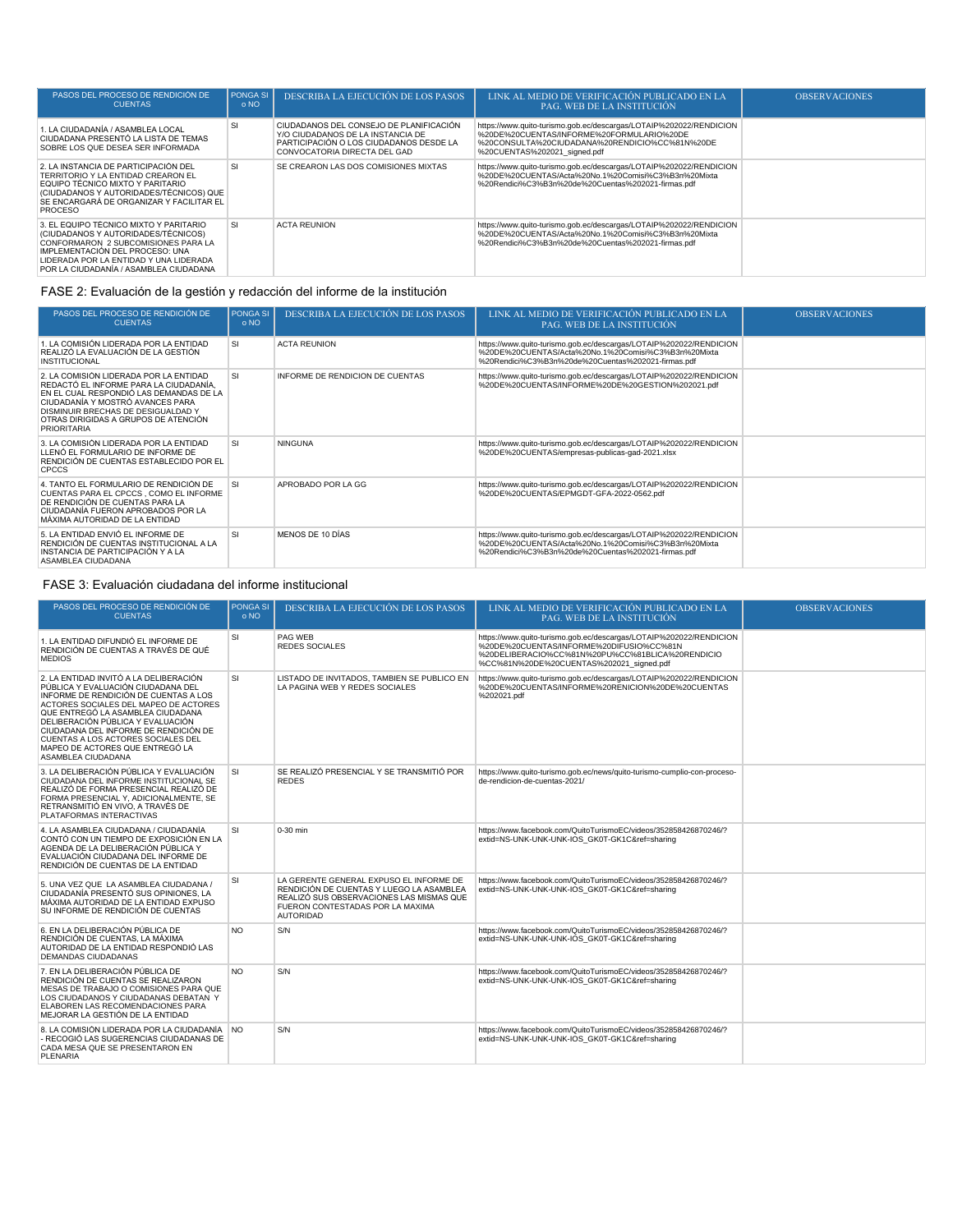| 9. LOS REPRESENTANTES CIUDADANOS /<br>ASAMBLEA CIUDADANA FIRMARON EL ACTA EN<br>LA QUE SE RECOGIÓ LAS SUGERENCIAS<br>CIUDADANAS QUE SE PRESENTARON EN LA<br><b>PLENARIA</b> | SI | SE PRESENTO EL INFORME DE GESTIÓN A LA<br>CIUDADANÍA. SE RECEPTARON OBSERVACIONES<br>DE LA CIUDADANÍA Y DE LA ASAMBLEA DE QUITO.<br>SE VERIFICARON ACCIONES A LA INTERNA DE<br>QUITO TURISMO CON CADA UNO DE LOS<br>DIRECTORES, SE RECEPTARON ACCIONES EN<br>EJECUCIÓN Y A INCORPORAR DE ACUERDO AL<br>PRESUPUESTO Y COMPETENCIAS EMPRESARIAL,<br>RECOPILACION DE OBSERVACIONES EN LA<br>DELIBERACION PUBLICA, RESPUESTA POR LA<br>MAXIMA AUTORIDAD. A LA INTERNA DE QUITO<br>TURISMO CON CADA UNO DE LOS DIRECTORES.<br>SE RECEPTARON ACCIONES EN EJECUCIÓN Y A<br>INCORPORAR DE ACUERDO AL PRESUPUESTO Y<br>COMPETENCIAS EMPRESARIAL | https://www.quito-turismo.gob.ec/descargas/LOTAIP%202022/RENDICION<br>%20DE%20CUENTAS/ACTA-RdC2021-sugerencias%20ciudadanas-<br>Deliberaci%C3%B3n%20P%C3%BAblica-firmado.pdf |  |
|-----------------------------------------------------------------------------------------------------------------------------------------------------------------------------|----|----------------------------------------------------------------------------------------------------------------------------------------------------------------------------------------------------------------------------------------------------------------------------------------------------------------------------------------------------------------------------------------------------------------------------------------------------------------------------------------------------------------------------------------------------------------------------------------------------------------------------------------|------------------------------------------------------------------------------------------------------------------------------------------------------------------------------|--|

## FASE 4: Incorporación de la opinión ciudadana, retroalimentación y seguimiento.

| PASOS DEL PROCESO DE RENDICIÓN DE<br><b>CUENTAS</b>                                                                                                           | <b>PONGA SI</b><br>o NO | DESCRIBA LA EJECUCIÓN DE LOS PASOS                                                                                                                                                                                                                                                                                                                                                                                                                                                                                                                                                                                                           | LINK AL MEDIO DE VERIFICACIÓN PUBLICADO EN LA<br>PAG. WEB DE LA INSTITUCIÓN                                                                                                   | <b>OBSERVACIONES</b> |
|---------------------------------------------------------------------------------------------------------------------------------------------------------------|-------------------------|----------------------------------------------------------------------------------------------------------------------------------------------------------------------------------------------------------------------------------------------------------------------------------------------------------------------------------------------------------------------------------------------------------------------------------------------------------------------------------------------------------------------------------------------------------------------------------------------------------------------------------------------|-------------------------------------------------------------------------------------------------------------------------------------------------------------------------------|----------------------|
| 1. LA ENTIDAD ELABORÓ UN PLAN DE TRABAJO<br>PARA INCORPORAR LAS SUGERENCIAS<br>CIUDADANAS EN SU GESTIÓN                                                       | <b>SI</b>               | SE PRESENTO EL INFORME DE GESTIÓN A LA<br>CIUDADANÍA. SE RECEPTARON OBSERVACIONES<br>DE LA CIUDADANÍA Y DE LA ASAMBLEA DE QUITO<br>SE VERIFICARON ACCIONES A LA INTERNA DE<br>QUITO TURISMO CON CADA UNO DE LOS<br>DIRECTORES. SE RECEPTARON ACCIONES EN<br>EJECUCIÓN Y A INCORPORAR DE ACUERDO AL<br>PRESUPUESTO Y COMPETENCIAS EMPRESARIAL.<br>RECOPILACION DE OBSERVACIONES EN LA<br>DELIBERACION PUBLICA. RESPUESTA POR LA<br>MAXIMA AUTORIDAD. A LA INTERNA DE QUITO<br>TURISMO CON CADA UNO DE LOS DIRECTORES.<br>SE RECEPTARON ACCIONES EN EJECUCIÓN Y A<br>INCORPORAR DE ACUERDO AL PRESUPUESTO Y<br><b>COMPETENCIAS EMPRESARIAL</b> | https://www.quito-turismo.gob.ec/descargas/LOTAIP%202022/RENDICION<br>%20DE%20CUENTAS/PLAN%20TRABAJO%20SUGERENCIAS<br>%20CIUDADANAS%20RDC2021-signed-signed-signed-signed.pdf |                      |
| 2. LA ENTIDAD ENTREGÓ EL PLAN DE TRABAJO SI<br>A LA ASAMBLEA CIUDADANA, AL CONSEJO DE<br>PLANIFICACIÓN Y A LA INSTANCIA DE<br>PARTICIPACIÓN PARA SU MONITOREO |                         | LA ASAMBLEA CIUDADANA                                                                                                                                                                                                                                                                                                                                                                                                                                                                                                                                                                                                                        | https://www.quito-turismo.gob.ec/descargas/LOTAIP%202022/RENDICION<br>%20DE%20CUENTAS/acta%20entrega%20plan%20rendicion%20de<br>%20cuentas%202021.pdf                         |                      |

## DATOS DE LA DELIBERACIÓN PÚBLICA Y EVALUACIÓN CIUDADANA DE RENDICIÓN DE CUENTAS:

| Fecha en que se realizó la<br>deliberación pública y evaluación<br>ciudadana de rendición de<br>cuentas: | N° DE USUARIOS | <b>GÉNERO</b> |                 |              | NACIONALIDADES O PUEBLOS |                |       |                 |                 |
|----------------------------------------------------------------------------------------------------------|----------------|---------------|-----------------|--------------|--------------------------|----------------|-------|-----------------|-----------------|
| 12/04/2022                                                                                               | <sup>n</sup>   | MASCULINO     | <b>FEMENINO</b> | <b>GLBTI</b> | <b>MONTUBIO</b>          | <b>MESTIZO</b> | CHOLO | <b>INDIGENA</b> | AFROECUATORIANO |
|                                                                                                          |                |               |                 |              |                          |                |       |                 | 0               |

DESCRIBA LAS SUGERENCIAS CIUDADANAS PLANTEADAS A LA GESTIÓN DEL GAD EN LA DELIBERACIÓN PÚBLICA Y EVALUACIÓN CIUDADANA

| ENLISTE LAS DEMANDAS PLANTEADAS POR LA ASAMBLEA<br>CIUDADANA / CIUDADANÍA                                                                                                                                                                                                                                                                                                      | CIUDADANA / CIUDADANÍA ¿SE TRANSFORMÓ EN COMPROMISO EN LA<br>DELIBERACIÓN PÚBLICA DE RENDICIÓN DE CUENTAS? | LINK AL MEDIO DE VERIFICACIÓN                                                                                                                                                    |
|--------------------------------------------------------------------------------------------------------------------------------------------------------------------------------------------------------------------------------------------------------------------------------------------------------------------------------------------------------------------------------|------------------------------------------------------------------------------------------------------------|----------------------------------------------------------------------------------------------------------------------------------------------------------------------------------|
| Sra. Elena Chaubin – delegada de la Asamblea de<br>Quito - Valle de los Chillos Expresa su felicitación a<br>la labor de la empresa. Se pronuncia para que se<br>pueda realizar una coalición entre el turismo y otras<br>actividades afines para provocar una reactivación<br>económica, para lo cual solicita la opción de participar<br>en la programación del próximo año. | SI                                                                                                         | https://www.quito-turismo.gob.ec/descargas/LOTAIP<br>%202022/RENDICION%20DE%20CUENTAS/ACTA-RdC2021-<br>sugerencias%20ciudadanas-Deliberaci%C3%B3n%20P<br>%C3%BAblica-firmado.pdf |

CUMPLIMIENTO DEL PLAN DE SUGERENCIAS CIUDADANAS DEL AÑO ANTERIOR IMPLEMENTADAS EN LA GESTIÓN INSTITUCIONAL

| SUGERENCIA DE LA COMUNIDAD                                                                                                          | RESULTADOS DE LA IMPLEMENTACIÓN DE LA<br><b>SUGERENCIA CIUDADANA</b>                                                                                                                                                                                                                                                                                                                                                                                                                                                                                                                                             | PORCENTAJE DE AVANCE DE LA<br><b>IMPLEMENTACIÓN</b> | LINK AL MEDIO DE VERIFICACIÓN (Acta de la deliberación pública firmada<br>por los<br>delegados de la Asamblea / ciudadanía)                                                                                     |
|-------------------------------------------------------------------------------------------------------------------------------------|------------------------------------------------------------------------------------------------------------------------------------------------------------------------------------------------------------------------------------------------------------------------------------------------------------------------------------------------------------------------------------------------------------------------------------------------------------------------------------------------------------------------------------------------------------------------------------------------------------------|-----------------------------------------------------|-----------------------------------------------------------------------------------------------------------------------------------------------------------------------------------------------------------------|
| Se deben generar mas eventos turísticos<br>temáticos para la ciudad, reactivando así toda<br>la cadena productiva                   | Al momento la ciudad posee 13 eventos<br>deportivos, 19 eventos nacionales y 25,<br>evnetos internacionales, gestionados,<br>apoyados o captados, para posicionar a<br>Quito como destino MICE y reactivar la<br>industria de reuniones.                                                                                                                                                                                                                                                                                                                                                                         | 100.00                                              | https://www.quito-turismo.qob.ec/descargas/LOTAIP<br>%202022/RENDICION%20DE<br>%20CUENTAS/sugerencias/Eventos%20Captados<br>%20gestionados%20apoyados%202022%20QT-<br>signed.pdf                                |
| Reactivación productiva: El Centro Histórico<br>está siendo desperdiciado como atractivo<br>turístico de interés mundial y nacional | Rutas 1 "Legado De Los Franciscanos" 1<br>"Música, Historia, Tradición Y Artesanos" 1<br>"Romance Y Libertadores" 2 "Ruta<br>Chocolate Entre Cúpulas Y Torres" 1<br>Convento De Santo Domingo: Criptas,<br>Leyendas Y Misterio 1 La Loma Grande 1<br>Más Allá De La Muerte, Convento Y<br>Cementerio Del Tejar 1 Miradores I 1<br>Quito Desde Las Alturas 1 Ruta Barrios<br>Tradicionales - San Juan - La Guaragua-<br>Panecillo 2 Ruta Barrios Tradicionales-La<br>Tola 1 Ruta Barrios Tradicionales-San<br>Blas 1 Ruta Parques Nocturna 2 Ruta<br>Romance Y Libertadores 1 Tradiciones Y<br>Legado Franciscano | 100.00                                              | https://www.quito-turismo.gob.ec/descargas/LOTAIP<br>%202022/RENDICION%20DE<br>%20CUENTAS/sugerencias/An%C3%A1lisis%20de<br>%20la%20Operaci%C3%B3n%20de%20Rutas%20Tur<br>%C3%ADsticas%20durante%20el%202021.pdf |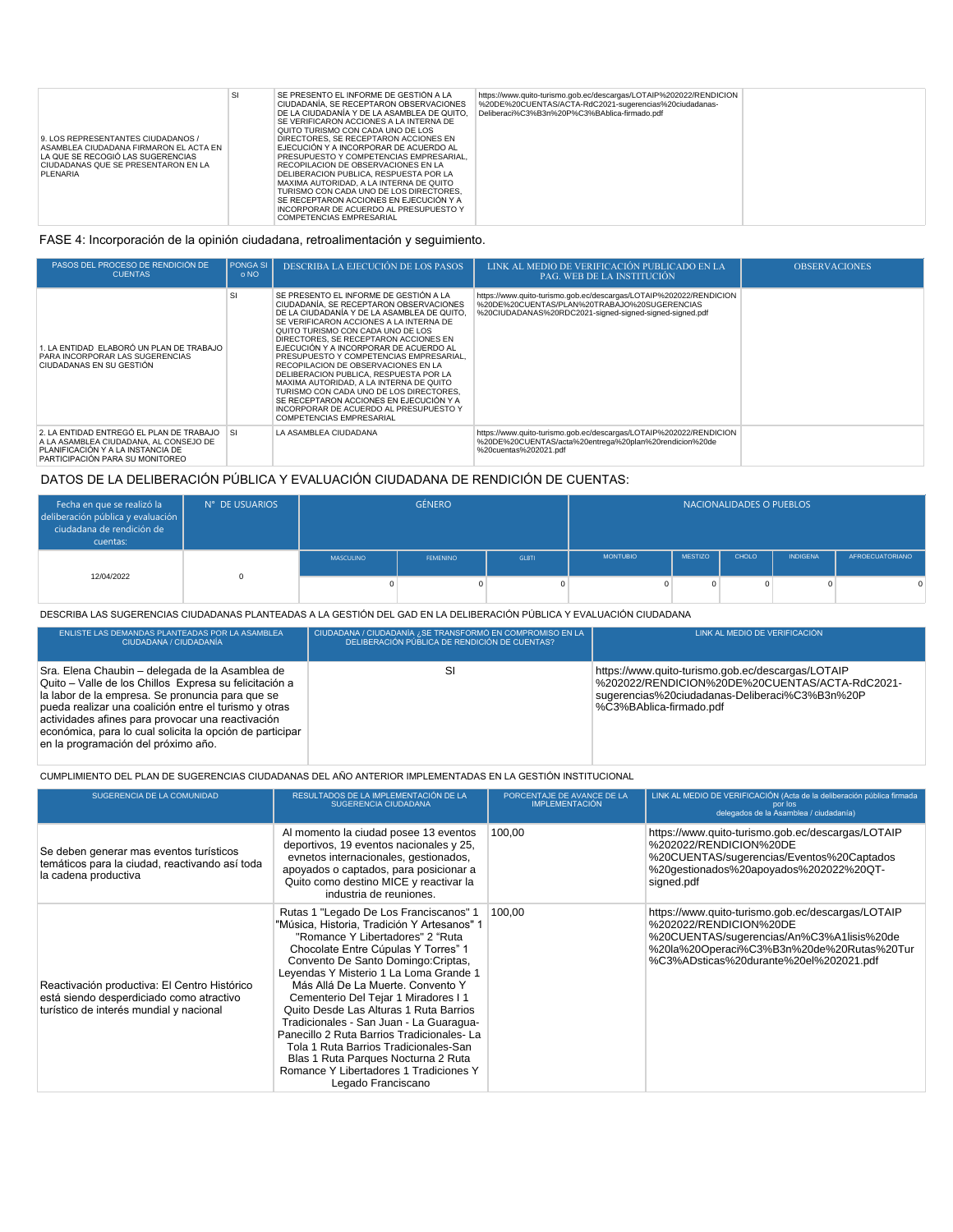| Hay que fomentar las visitas turísticas (locales,<br>nacionales y extranjeros) y reactivación del<br>Centro Histórico de Quito, a partir de las cinco<br>de la tarde, para ello es fundamental garantizar<br>seguridad a visitantes | Se realizó la difusión de las rutas<br>nocturnas para que la ciudadanía pueda<br>inscribirse y ser parte de las mismas.<br>Rutas Nocturnas realizadas: 1 Ruta<br>Parques Nocturna 1 Convento De Santo<br>Domingo: Criptas, Leyendas Y Misterio 1<br>Más Allá De La Muerte. Convento Y<br>Cementerio Del Tejar Se realizó el Festival<br>Más Allá de la Vida 2021 con la<br>participación de más de 5000 personas<br>durante 2 días de evento donde se<br>promocionaron las experiencias con las<br>que cuenta el destino.                                                                                                                                                                                                                                                                                                                                                                                                                                                                                                                                                                                                                                                                                                                                                              | 100,00 | https://www.quito-turismo.gob.ec/descargas/LOTAIP<br>%202022/RENDICION%20DE<br>%20CUENTAS/sugerencias/An%C3%A1lisis%20de<br>%20la%20Operaci%C3%B3n%20de%20Rutas%20Tur<br>%C3%ADsticas%20durante%20el%202021.pdf                                                                                                                                                                                                                                                                                        |
|-------------------------------------------------------------------------------------------------------------------------------------------------------------------------------------------------------------------------------------|----------------------------------------------------------------------------------------------------------------------------------------------------------------------------------------------------------------------------------------------------------------------------------------------------------------------------------------------------------------------------------------------------------------------------------------------------------------------------------------------------------------------------------------------------------------------------------------------------------------------------------------------------------------------------------------------------------------------------------------------------------------------------------------------------------------------------------------------------------------------------------------------------------------------------------------------------------------------------------------------------------------------------------------------------------------------------------------------------------------------------------------------------------------------------------------------------------------------------------------------------------------------------------------|--------|--------------------------------------------------------------------------------------------------------------------------------------------------------------------------------------------------------------------------------------------------------------------------------------------------------------------------------------------------------------------------------------------------------------------------------------------------------------------------------------------------------|
| Ciudades Inteligentes, Movilidad Sostenible,<br>Accesibilidad e Inclusión:<br>https://barrioeldoradouio.blogspot.com/p/smart-<br>cities.html                                                                                        | Rutas barrios 1 Ruta Mariscal Desde La<br>Circasiana (Palacetes) 1 Ruta Barrios<br>Tradicionales-San Blas 2 Ruta Barrios<br>Tradicionales- La Tola 1 La Loma Grande<br>1 Ruta Barrios Tradicionales - San Juan -<br>La Guaragua-Panecillo 1 Ruta De La<br>Palabra - Mariscal (Especial Por Fiestas<br>De Quito)                                                                                                                                                                                                                                                                                                                                                                                                                                                                                                                                                                                                                                                                                                                                                                                                                                                                                                                                                                        | 100,00 | https://www.quito-turismo.gob.ec/descargas/LOTAIP<br>%202022/RENDICION%20DE<br>%20CUENTAS/sugerencias/Informe%20Activaci<br>%C3%B3n%20Ruta%20La%20Loma%20Grande.pdf;<br>https://www.quito-turismo.gob.ec/descargas/LOTAIP<br>%202022/RENDICION%20DE<br>%20CUENTAS/sugerencias/Informe%20Activaci<br>%C3%B3n%20Ruta%20La%20Loma%20Grande.pdf;<br>https://www.quito-turismo.gob.ec/descargas/LOTAIP<br>%202022/RENDICION%20DE<br>%20CUENTAS/sugerencias/Informe%20La<br>%20Mariscal_Diciembre%202021.pdf |
| Obras turísticas: Potenciar el Desarrollo Rural<br>de Quito                                                                                                                                                                         | Facilidades y señlaética en el DMQ 15<br>Panel Informativo de atractivos turísticos<br>45 Pictograma con poste y claqueta 5<br>Vallas informativas de destino 3 Tótems<br>de atractivo turístico 3 Tótems<br>direccionales y de sitio 3 Letras en bloque<br>10 Señales de madera inmunizada -<br>pictogramas 10 Señales de aproximación<br>en madera inmunizada 4 Tótems de sitio<br>en madera inmunizada 15 Señales de<br>normativa y concienciación en madera 12<br>Bancas con espaldar de madera<br>inmunizada de eucalipto 12 Mesas tipo<br>picnic con cubierta, con madera<br>inmunizada de teca 500 metros de<br>Pasamanos - cercas en madera<br>inmunizada de teca 8 Pérgolas en madera<br>inmunizada de teca 70 metros Instalación<br>de pasamanos de acero inoxidable                                                                                                                                                                                                                                                                                                                                                                                                                                                                                                         | 100,00 | https://www.quito-turismo.gob.ec/descargas/LOTAIP<br>%202022/RENDICION%20DE<br>%20CUENTAS/sugerencias/Acta%20entrega<br>%20recepci%C3%B3n%20DEFINITIVA_Facilidades<br>%20y%20se%C3%B1al%C3%A9tica%20en%20el<br>%20DMQ.pdf                                                                                                                                                                                                                                                                              |
| Generar nuevos espacios, atractivos y sobre<br>todo promocionarlos y fomentar un desarrollo<br>turístico de calidad                                                                                                                 | Se fortaleció y amplió los conocimientos<br>del equipo humano que conforma la<br>cadena de valor del sector turístico a<br>través de diferentes temáticas de<br>capacitación; y de igual importancia, se<br>reconoció el esfuerzo de los empresarios<br>turísticos con la entrega del<br>reconocimiento a la Calidad Turística<br>"Distintivo Q", esto con el objetivo de que<br>el Distrito Metropolitano de Quito continúe<br>como un destino turístico competitivo. Es<br>así como, de enero a diciembre de 2021,<br>se efectuaron en total ciento setenta y tres<br>(173) eventos de capacitación (virtuales y<br>presenciales), mediante los cuales se<br>capacitó a un total de cinco mil seiscientos<br>dieciocho (5618) actores del sector<br>turístico del Distrito Metropolitano de<br>Quito. Se promocionó a los<br>establecimientos con Distintivo Q, en la<br>sección de escapadas Quiteñas y la<br>Sección exclusiva del Distintivo Q. Se<br>incoporaron ochenta (80) nuevos<br>establecimientos al programa de Calidad<br>Turística Distintivo Q. La promoción de los<br>establecimientos Distintivo Q y de<br>Escapadas Quiteñas fue difundida a traves<br>de las redes sociales del destino y<br>fortalecida durante las diferentes fechas<br>de los hitos de ciudad. | 100,00 | https://www.quito-turismo.gob.ec/descargas/LOTAIP<br>%202022/RENDICION%20DE<br>%20CUENTAS/sugerencias/Informe%20Sugerencias<br>%20Ciudadanas%20BH.pdf                                                                                                                                                                                                                                                                                                                                                  |

DIFUSIÓN Y COMUNICACIÓN DE LA GESTIÓN INSTITUCIONAL: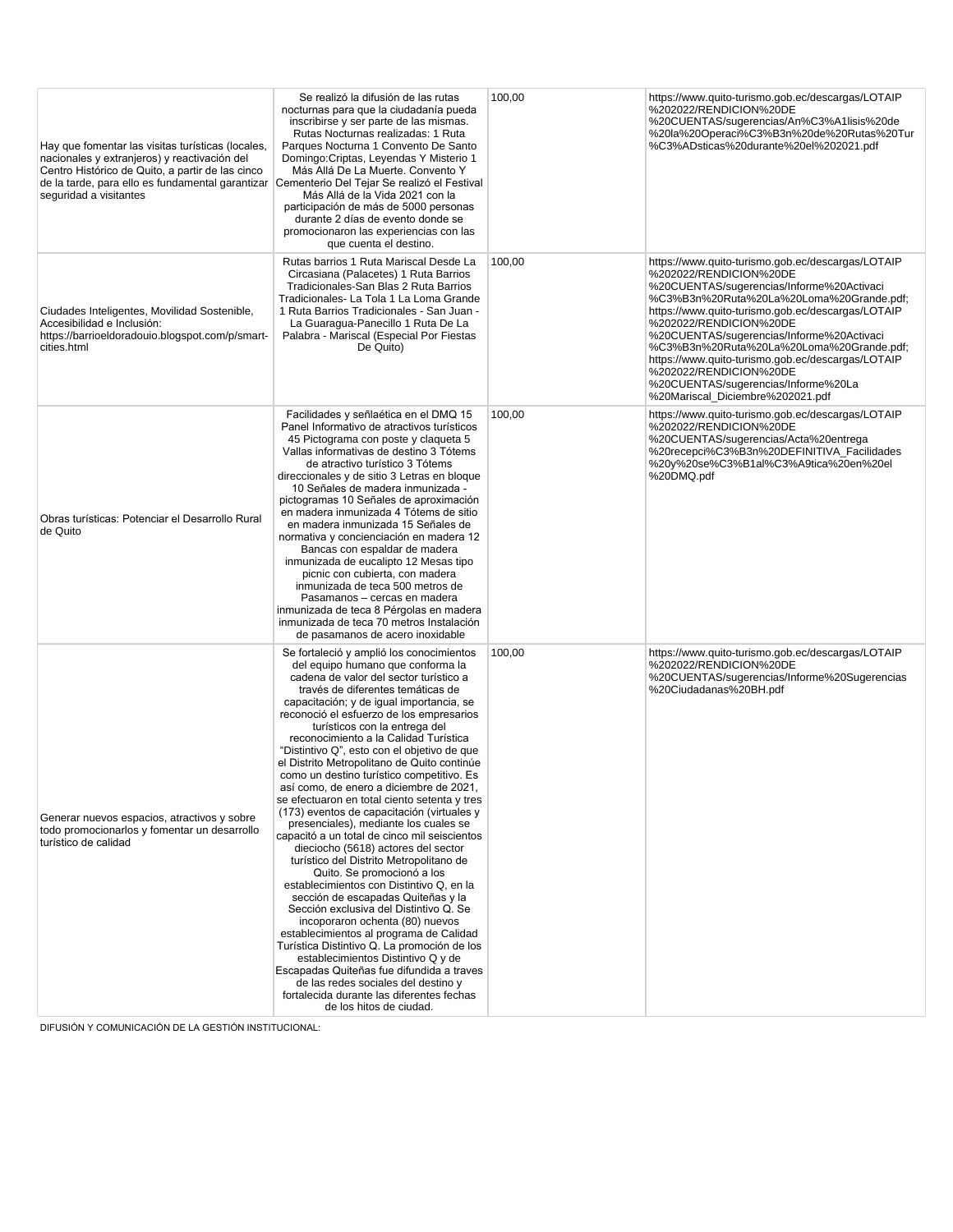| <b>MEDIOS DE</b><br><b>VERIFICACIÓN</b> | No. DE<br><b>MEDIOS</b> | PORCENTAJE DEL PPTO, DEL<br>PAUTAJE OUE SE DESTINO A<br>MEDIOS LOCALES Y REGIONALES | PORCENTAJE DEL PPTO.<br>DEL PAUTAJE OUE SE<br>DESTINÓ A MEDIOS<br>NACIONAL | PORCENTAJE DEL PPTO DEL<br>PAUTAJE OUE SE DESTINO A<br><b>MEDIOS INTERNACIONALES</b> | LINK AL MEDIO DE<br>VERIFICACIÓN PUBLICADO EN<br>LA PAG. WEB DE LA<br><b>INSTITUCIÓN</b> | <b>NOMBRE DE LA RADIO</b> | <b>MONTO</b> | <b>MINUTOS</b> |
|-----------------------------------------|-------------------------|-------------------------------------------------------------------------------------|----------------------------------------------------------------------------|--------------------------------------------------------------------------------------|------------------------------------------------------------------------------------------|---------------------------|--------------|----------------|
| Radio                                   | 8.00                    | 50.50 %                                                                             | 0.00%                                                                      | 0.00%                                                                                | https://bit.ly/38OTPsR                                                                   | Alfa                      | \$608.00     | 19             |
| Prensa                                  | 3.00                    | 31.20 %                                                                             | 68.80%                                                                     | 0.00%                                                                                | https://bit.ly/38OTPsR                                                                   | El Comercio               | \$6200,00    | 60,000         |
| Televisión                              | 4.00                    | 0.00%                                                                               | 100.00%                                                                    | 0.00%                                                                                | https://bit.ly/38OTPsR                                                                   | Ecuavisa                  | \$5000,00    |                |
| Medios digitales                        | 0.00                    | 0.00%                                                                               | 0.00%                                                                      | 0.00%                                                                                | NO APLICA                                                                                |                           |              |                |

#### TRANSPARENCIA Y ACCESO A LA INFORMACIÓN DE LA GESTIÓN INSTITUCIONAL Y DE SU RENDICIÓN DE CUENTAS:

| MECANISMOS ADOPTADOS                                                                                                                                 | PONGA SLO NO | LINK AL MEDIO DE VERIFICACIÓN PUBLICADO EN LA PÁG. WEB DE LA INSTITUCIÓN                                                                                                       |
|------------------------------------------------------------------------------------------------------------------------------------------------------|--------------|--------------------------------------------------------------------------------------------------------------------------------------------------------------------------------|
| PUBLICACIÓN EN LA PÁG. WEB DE LOS CONTENIDOS ESTABLECIDOS EN EL ART. 7 DE LA LOTAIP                                                                  |              | https://www.quito-turismo.gob.ec/febrero-2022/                                                                                                                                 |
| PUBLICACIÓN EN LA PÁG. WEB DEL INFORME DE RENDICIÓN DE CUENTAS Y SUS MEDIOS DE<br>VERIFICACIÓN ESTABLECIDOS EN EL LITERAL M. DEL ART. 7 DE LA LOTAIP |              | https://www.quito-turismo.gob.ec/descargas/LOTAIP%202022/FEBRERO/Literal%20m.%20%E2%80%93%20Mecanismos<br>820de%20rendici%C3%B3n%20de%20cuentas%20a%20la%20ciudadan%C3%ADa.pdf |

PROCESOS DE CONTRATACIÓN Y COMPRAS PÚBLICAS DE BIENES Y SERVICIOS:

| TIPO DE CONTRATACIÓN                  |                          | <b>ESTADO ACTUAL</b>           | LINK AL MEDIO DE VERIFICACIÓN PUBLICADO EN LA PAG. WEB DE<br>LA INSTITUCIÓN |                                |                                                                                                                                                                   |
|---------------------------------------|--------------------------|--------------------------------|-----------------------------------------------------------------------------|--------------------------------|-------------------------------------------------------------------------------------------------------------------------------------------------------------------|
| CATÁLOGO ELECTRÓNICO                  | Número Total Adjudicados | <b>Valor Total Adjudicados</b> | Número Total Finalizados                                                    | <b>Valor Total Finalizados</b> |                                                                                                                                                                   |
|                                       | \$60,00                  | \$114,789.94                   | \$59,00                                                                     | \$59,789.50                    | https://www.quito-turismo.gob.ec/descargas/LOTAIP<br>%202022/RENDICION%20DE%20CUENTAS/Compras%20P<br>%C3%BAblicas/COMPRAS%20PUBLICAS<br>%202021%20VERIFICABLE.pdf |
| CONTRATACIÓN DIRECTA                  | Número Total Adjudicados | <b>Valor Total Adjudicados</b> | Número Total Finalizados                                                    | <b>Valor Total Finalizados</b> |                                                                                                                                                                   |
|                                       | \$1,00                   | \$330.000,00                   | \$1,00                                                                      | \$330.000,00                   | https://www.quito-turismo.gob.ec/descargas/LOTAIP<br>%202022/RENDICION%20DE%20CUENTAS/Compras%20P<br>%C3%BAblicas/COMPRAS%20PUBLICAS<br>%202021%20VERIFICABLE.pdf |
| ÍNFIMA CUANTÍA                        | Número Total Adjudicados | <b>Valor Total Adjudicados</b> | Número Total Finalizados                                                    | <b>Valor Total Finalizados</b> |                                                                                                                                                                   |
|                                       | \$25,00                  | \$73,981.99                    | \$25,00                                                                     | \$70.983.33                    | https://www.quito-turismo.gob.ec/descargas/LOTAIP<br>%202022/RENDICION%20DE%20CUENTAS/Compras%20P<br>%C3%BAblicas/COMPRAS%20PUBLICAS<br>%202021%20VERIFICABLE.pdf |
| <b>OTRAS</b>                          | Número Total Adjudicados | <b>Valor Total Adjudicados</b> | Número Total Finalizados                                                    | <b>Valor Total Finalizados</b> |                                                                                                                                                                   |
|                                       | \$2,00                   | \$348,831.00                   | \$0,00                                                                      | \$0.00                         | https://www.quito-turismo.gob.ec/descargas/LOTAIP<br>%202022/RENDICION%20DE%20CUENTAS/Compras%20P<br>%C3%BAblicas/COMPRAS%20PUBLICAS<br>%202021%20VERIFICABLE.pdf |
| RÉGIMEN ESPECIAL (Todos los procesos) | Número Total Adjudicados | <b>Valor Total Adjudicados</b> | Número Total Finalizados                                                    | <b>Valor Total Finalizados</b> |                                                                                                                                                                   |
|                                       | \$3.00                   | \$448,120.00                   | \$2,00                                                                      | \$76,070.00                    | https://www.quito-turismo.gob.ec/descargas/LOTAIP<br>%202022/RENDICION%20DE%20CUENTAS/Compras%20P<br>%C3%BAblicas/COMPRAS%20PUBLICAS<br>%202021%20VERIFICABLE.pdf |
| SUBASTA INVERSA FLECTRÓNICA           | Número Total Adjudicados | <b>Valor Total Adjudicados</b> | Número Total Finalizados                                                    | <b>Valor Total Finalizados</b> |                                                                                                                                                                   |
|                                       | \$4,00                   | \$204.688,00                   | \$4,00                                                                      | \$204.688,00                   | https://www.quito-turismo.gob.ec/descargas/LOTAIP<br>%202022/RENDICION%20DE%20CUENTAS/Compras%20P<br>%C3%BAblicas/COMPRAS%20PUBLICAS<br>%202021%20VERIFICABLE.pdf |

#### ENAJENACIÓN, DONACIONES Y EXPROPIACIONES DE BIENES:

| <b>TIPO</b>           | <b>BIEN</b>                        | <b>VALOR TOTAL</b> | LINK AL MEDIO DE VERIFICACIÓN PUBLICADO EN LA PAG. WEB DE LA INSTITUCIÓN                                                    |
|-----------------------|------------------------------------|--------------------|-----------------------------------------------------------------------------------------------------------------------------|
| DONACIONES REALIZADAS | MUEBLES DE COCINA                  | \$300,00           | https://www.quito-turismo.gob.ec/descargas/LOTAIP%202022/RENDICION%20DE<br>%20CUENTAS/acta de donacion de bienes al imp.pdf |
| DONACIONES REALIZADAS | PUFRTAS Y MARCOS                   | \$400.00           | https://www.quito-turismo.gob.ec/descargas/LOTAIP%202022/RENDICION%20DE<br>%20CUENTAS/acta de donacion de bienes al imp.pdf |
| DONACIONES REALIZADAS | VITRINAS DE VIDRIO                 | \$1.600,00         | https://www.quito-turismo.gob.ec/descargas/LOTAIP%202022/RENDICION%20DE<br>%20CUENTAS/acta de donacion de bienes al imp.pdf |
| DONACIONES REALIZADAS | CAMPANA DE EXTRACCION<br>DE OLORES | \$3,000.00         | https://www.quito-turismo.gob.ec/descargas/LOTAIP%202022/RENDICION%20DE<br>%20CUENTAS/acta de donacion de bienes al imp.pdf |
| DONACIONES REALIZADAS | BARRERAS VEHÍCULARES               | \$4,284.00         | https://www.quito-turismo.gob.ec/descargas/LOTAIP%202022/RENDICION%20DE<br>%20CUENTAS/acta de donacion de bienes al imp.pdf |
| DONACIONES REALIZADAS | <b>RACK CERRADO</b>                | \$7,383,38         | https://www.quito-turismo.gob.ec/descargas/LOTAIP%202022/RENDICION%20DE<br>%20CUENTAS/acta de donacion de bienes al imp.pdf |
| DONACIONES REALIZADAS | PANTALLA DE PROYECCIÓN             | \$11.694,65        | https://www.quito-turismo.qob.ec/descargas/LOTAIP%202022/RENDICION%20DE<br>%20CUENTAS/acta de donacion de bienes al imp.pdf |
| DONACIONES REALIZADAS | <b>GENERADOR</b>                   | \$17,576.00        | https://www.quito-turismo.gob.ec/descargas/LOTAIP%202022/RENDICION%20DE<br>%20CUENTAS/acta de donacion de bienes al imp.pdf |
| DONACIONES REALIZADAS | CONTENEDORES DE BASURA             | \$2.880,00         | https://www.quito-turismo.gob.ec/descargas/LOTAIP%202022/RENDICION%20DE<br>%20CUENTAS/acta de donacion de bienes al imp.pdf |